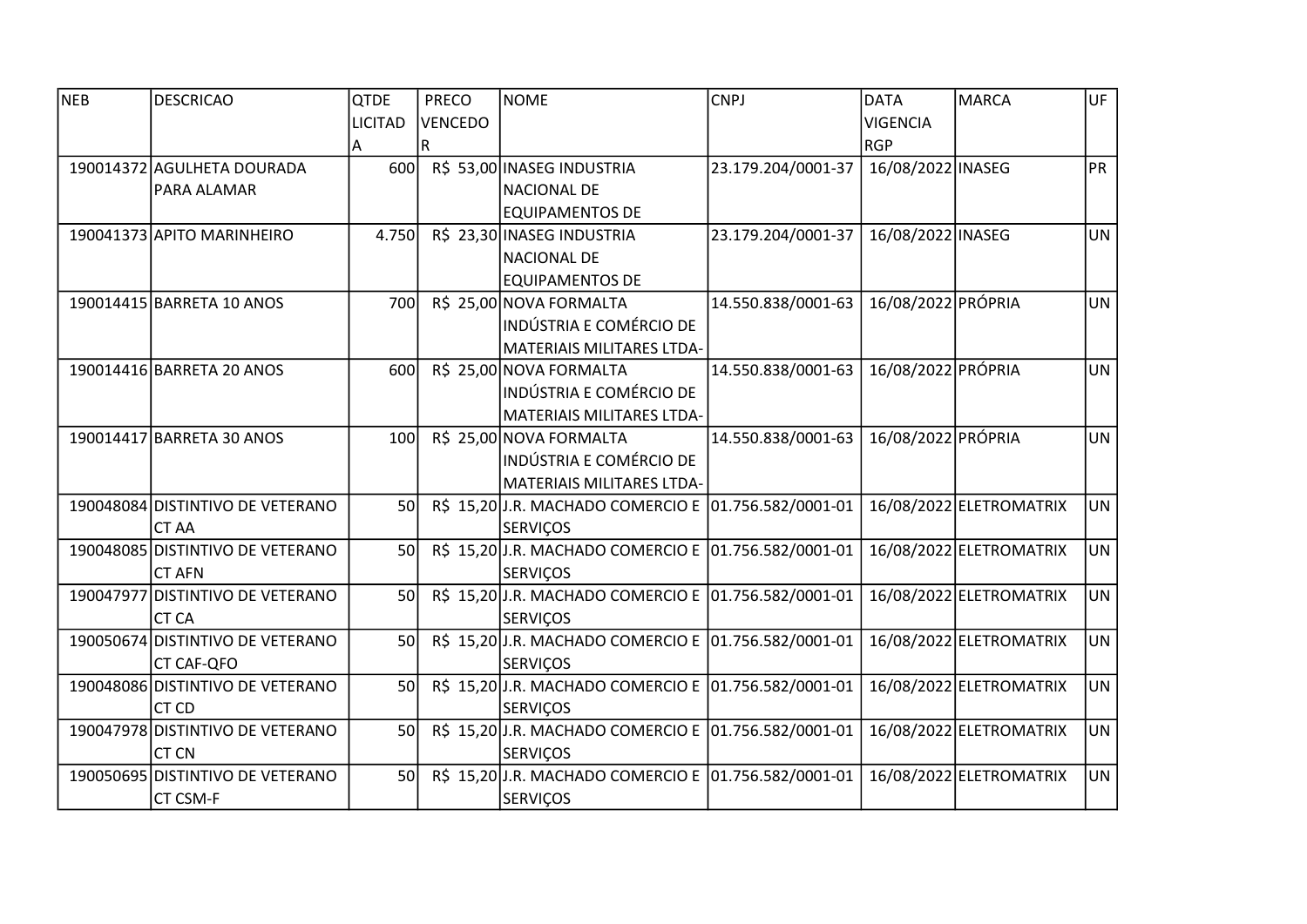| 190048070 DISTINTIVO DE VETERANO | 50               |  | R\$ 15,20 J.R. MACHADO COMERCIO E 01.756.582/0001-01 |                    |                    | 16/08/2022 ELETROMATRIX | UN        |
|----------------------------------|------------------|--|------------------------------------------------------|--------------------|--------------------|-------------------------|-----------|
| <b>CT EN</b>                     |                  |  | <b>SERVIÇOS</b>                                      |                    |                    |                         |           |
| 190048071 DISTINTIVO DE VETERANO | 50               |  | R\$ 15,20 J.R. MACHADO COMERCIO E 01.756.582/0001-01 |                    |                    | 16/08/2022 ELETROMATRIX | UN        |
| <b>CT FN</b>                     |                  |  | <b>SERVIÇOS</b>                                      |                    |                    |                         |           |
| 190048233 DISTINTIVO DE VETERANO | 50 <sup>1</sup>  |  | R\$ 15,20 J.R. MACHADO COMERCIO E 01.756.582/0001-01 |                    |                    | 16/08/2022 ELETROMATRIX | <b>UN</b> |
| CT IM                            |                  |  | <b>SERVIÇOS</b>                                      |                    |                    |                         |           |
| 190047933 DISTINTIVO DE VETERANO | 50               |  | R\$ 15,20 J.R. MACHADO COMERCIO E 01.756.582/0001-01 |                    |                    | 16/08/2022 ELETROMATRIX | <b>UN</b> |
| CT MD                            |                  |  | <b>SERVIÇOS</b>                                      |                    |                    |                         |           |
| 190075101 BARRETA MÉRITO ACANTO  | 100              |  | R\$ 29,00 INASEG INDUSTRIA                           | 23.179.204/0001-37 | 16/08/2022 INASEG  |                         | <b>UN</b> |
| 1 FOLHA BRONZE                   |                  |  | <b>NACIONAL DE</b>                                   |                    |                    |                         |           |
|                                  |                  |  | <b>EQUIPAMENTOS DE</b>                               |                    |                    |                         |           |
| 190073922 BARRETA MÉRITO ACANTO  | 200              |  | R\$ 29,00 INASEG INDUSTRIA                           | 23.179.204/0001-37 | 16/08/2022 INASEG  |                         | <b>UN</b> |
| 2 FOLHAS BRONZE                  |                  |  | NACIONAL DE                                          |                    |                    |                         |           |
|                                  |                  |  | <b>EQUIPAMENTOS DE</b>                               |                    |                    |                         |           |
| 190075104 BARRETA MÉRITO ACANTO  | 300              |  | R\$ 28,00 NOVA FORMALTA                              | 14.550.838/0001-63 | 16/08/2022 PRÓPRIA |                         | UN        |
| 3 FOLHAS BRONZE                  |                  |  | INDÚSTRIA E COMÉRCIO DE                              |                    |                    |                         |           |
|                                  |                  |  | MATERIAIS MILITARES LTDA-                            |                    |                    |                         |           |
| 190074850 BARRETA MÉRITO ACANTO  | 200              |  | R\$ 29,00 INASEG INDUSTRIA                           | 23.179.204/0001-37 | 16/08/2022 INASEG  |                         | <b>UN</b> |
| 4 FOLHAS BRONZE                  |                  |  | <b>NACIONAL DE</b>                                   |                    |                    |                         |           |
|                                  |                  |  | <b>EQUIPAMENTOS DE</b>                               |                    |                    |                         |           |
| 190073921 BARRETA MÉRITO ACANTO  | 100              |  | R\$ 28,00 NOVA FORMALTA                              | 14.550.838/0001-63 | 16/08/2022 PRÓPRIA |                         | <b>UN</b> |
| 4 FOLHAS OURO                    |                  |  | INDÚSTRIA E COMÉRCIO DE                              |                    |                    |                         |           |
|                                  |                  |  | MATERIAIS MILITARES LTDA-                            |                    |                    |                         |           |
| 190073920 BARRETA MÉRITO ACANTO  | 200              |  | R\$ 28,00 NOVA FORMALTA                              | 14.550.838/0001-63 | 16/08/2022 PRÓPRIA |                         | <b>UN</b> |
| 4 FOLHAS PRATA                   |                  |  | <b>INDÚSTRIA E COMÉRCIO DE</b>                       |                    |                    |                         |           |
|                                  |                  |  | MATERIAIS MILITARES LTDA-                            |                    |                    |                         |           |
| 190014418 BARRETA MÉRITO ANFÍBIO | 300 <sub>l</sub> |  | R\$ 35,30 NOVA FORMALTA                              | 14.550.838/0001-63 | 16/08/2022 PRÓPRIA |                         | UN        |
| 1 ÂNCORA                         |                  |  | INDÚSTRIA E COMÉRCIO DE                              |                    |                    |                         |           |
|                                  |                  |  | MATERIAIS MILITARES LTDA-                            |                    |                    |                         |           |
| 190014419 BARRETA MÉRITO ANFÍBIO | 300 <sub>l</sub> |  | R\$ 35,30 NOVA FORMALTA                              | 14.550.838/0001-63 | 16/08/2022 PRÓPRIA |                         | UN        |
| 2 ÂNCORAS                        |                  |  | INDÚSTRIA E COMÉRCIO DE                              |                    |                    |                         |           |
|                                  |                  |  | MATERIAIS MILITARES LTDA-                            |                    |                    |                         |           |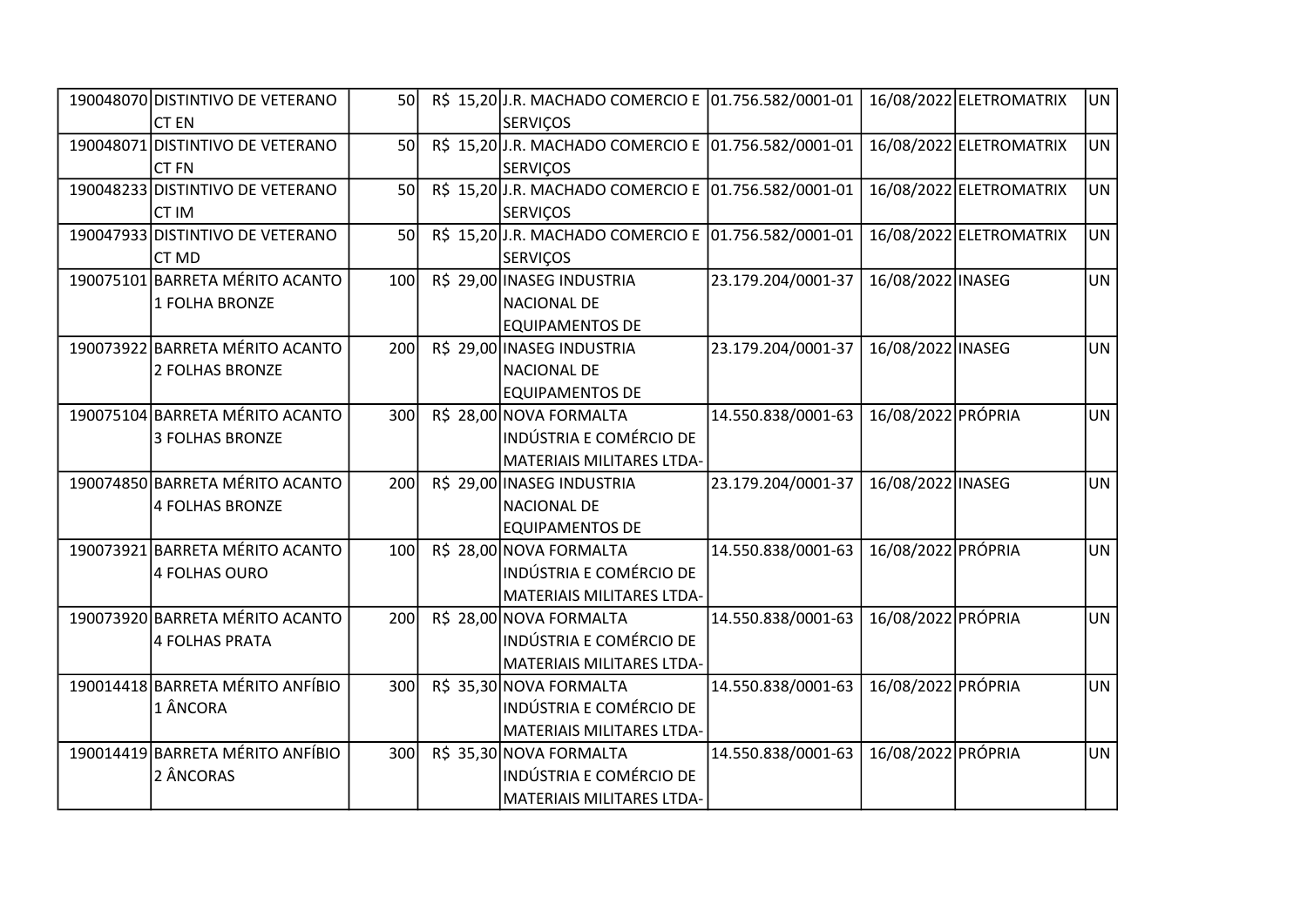| 190014420 BARRETA MÉRITO ANFÍBIO | 200              |  | R\$ 35,30 NOVA FORMALTA        | 14.550.838/0001-63 | 16/08/2022 PRÓPRIA | UN        |
|----------------------------------|------------------|--|--------------------------------|--------------------|--------------------|-----------|
| 3 ÂNCORAS                        |                  |  | <b>INDÚSTRIA E COMÉRCIO DE</b> |                    |                    |           |
|                                  |                  |  | MATERIAIS MILITARES LTDA-      |                    |                    |           |
| 190014421 BARRETA MÉRITO ANFÍBIO | 200              |  | R\$ 29,00 INASEG INDUSTRIA     | 23.179.204/0001-37 | 16/08/2022 INASEG  | <b>UN</b> |
| 4 ÂNCORAS                        |                  |  | <b>NACIONAL DE</b>             |                    |                    |           |
|                                  |                  |  | <b>EQUIPAMENTOS DE</b>         |                    |                    |           |
| 190014422 BARRETA MÉRITO         | 100 <sub>l</sub> |  | R\$ 26,50 INASEG INDUSTRIA     | 23.179.204/0001-37 | 16/08/2022 INASEG  | <b>UN</b> |
| MARINHEIRO 1 ÂNCORA              |                  |  | <b>NACIONAL DE</b>             |                    |                    |           |
|                                  |                  |  | <b>EQUIPAMENTOS DE</b>         |                    |                    |           |
| 190014423 BARRETA MÉRITO         | 100              |  | R\$ 29,00 INASEG INDUSTRIA     | 23.179.204/0001-37 | 16/08/2022 INASEG  | <b>UN</b> |
| <b>MARINHEIRO 2 ÂNCORAS</b>      |                  |  | <b>NACIONAL DE</b>             |                    |                    |           |
|                                  |                  |  | <b>EQUIPAMENTOS DE</b>         |                    |                    |           |
| 190014424 BARRETA MÉRITO         | 200              |  | R\$ 26,00 INASEG INDUSTRIA     | 23.179.204/0001-37 | 16/08/2022 INASEG  | <b>UN</b> |
| <b>MARINHEIRO 3 ÂNCORAS</b>      |                  |  | <b>NACIONAL DE</b>             |                    |                    |           |
|                                  |                  |  | <b>EQUIPAMENTOS DE</b>         |                    |                    |           |
| 190014425 BARRETA MÉRITO         | 100              |  | R\$ 29,00 INASEG INDUSTRIA     | 23.179.204/0001-37 | 16/08/2022 INASEG  | <b>UN</b> |
| MARINHEIRO 4 ÂNCORAS             |                  |  | <b>NACIONAL DE</b>             |                    |                    |           |
|                                  |                  |  | <b>EQUIPAMENTOS DE</b>         |                    |                    |           |
| 190081550 BARRETA MÉRITO SAÚDE   | 200              |  | R\$ 35,30 NOVA FORMALTA        | 14.550.838/0001-63 | 16/08/2022 PRÓPRIA | <b>UN</b> |
| NAVAL BRONZE 1 FERRO             |                  |  | INDÚSTRIA E COMÉRCIO DE        |                    |                    |           |
|                                  |                  |  | MATERIAIS MILITARES LTDA-      |                    |                    |           |
| 190081543 BARRETA MÉRITO SAÚDE   | 300              |  | R\$ 35,30 NOVA FORMALTA        | 14.550.838/0001-63 | 16/08/2022 PRÓPRIA | <b>UN</b> |
| NAVAL ESCULÁPIO                  |                  |  | <b>INDÚSTRIA E COMÉRCIO DE</b> |                    |                    |           |
| <b>DOURADO</b>                   |                  |  | MATERIAIS MILITARES LTDA-      |                    |                    |           |
| 190081546 BARRETA MÉRITO SAÚDE   | 600              |  | R\$ 35,30 NOVA FORMALTA        | 14.550.838/0001-63 | 16/08/2022 PRÓPRIA | <b>UN</b> |
| NAVAL OURO 2 FERROS              |                  |  | <b>INDÚSTRIA E COMÉRCIO DE</b> |                    |                    |           |
|                                  |                  |  | MATERIAIS MILITARES LTDA-      |                    |                    |           |
| 190081545 BARRETA MÉRITO SAÚDE   | 200              |  | R\$ 35,30 NOVA FORMALTA        | 14.550.838/0001-63 | 16/08/2022 PRÓPRIA | <b>UN</b> |
| NAVAL PLATINA 3 FERROS           |                  |  | INDÚSTRIA E COMÉRCIO DE        |                    |                    |           |
|                                  |                  |  | MATERIAIS MILITARES LTDA-      |                    |                    |           |
| 190081549 BARRETA MÉRITO SAÚDE   | 300              |  | R\$ 35,30 NOVA FORMALTA        | 14.550.838/0001-63 | 16/08/2022 PRÓPRIA | <b>UN</b> |
| NAVAL PRATA 1 FERRO              |                  |  | <b>INDÚSTRIA E COMÉRCIO DE</b> |                    |                    |           |
|                                  |                  |  | MATERIAIS MILITARES LTDA-      |                    |                    |           |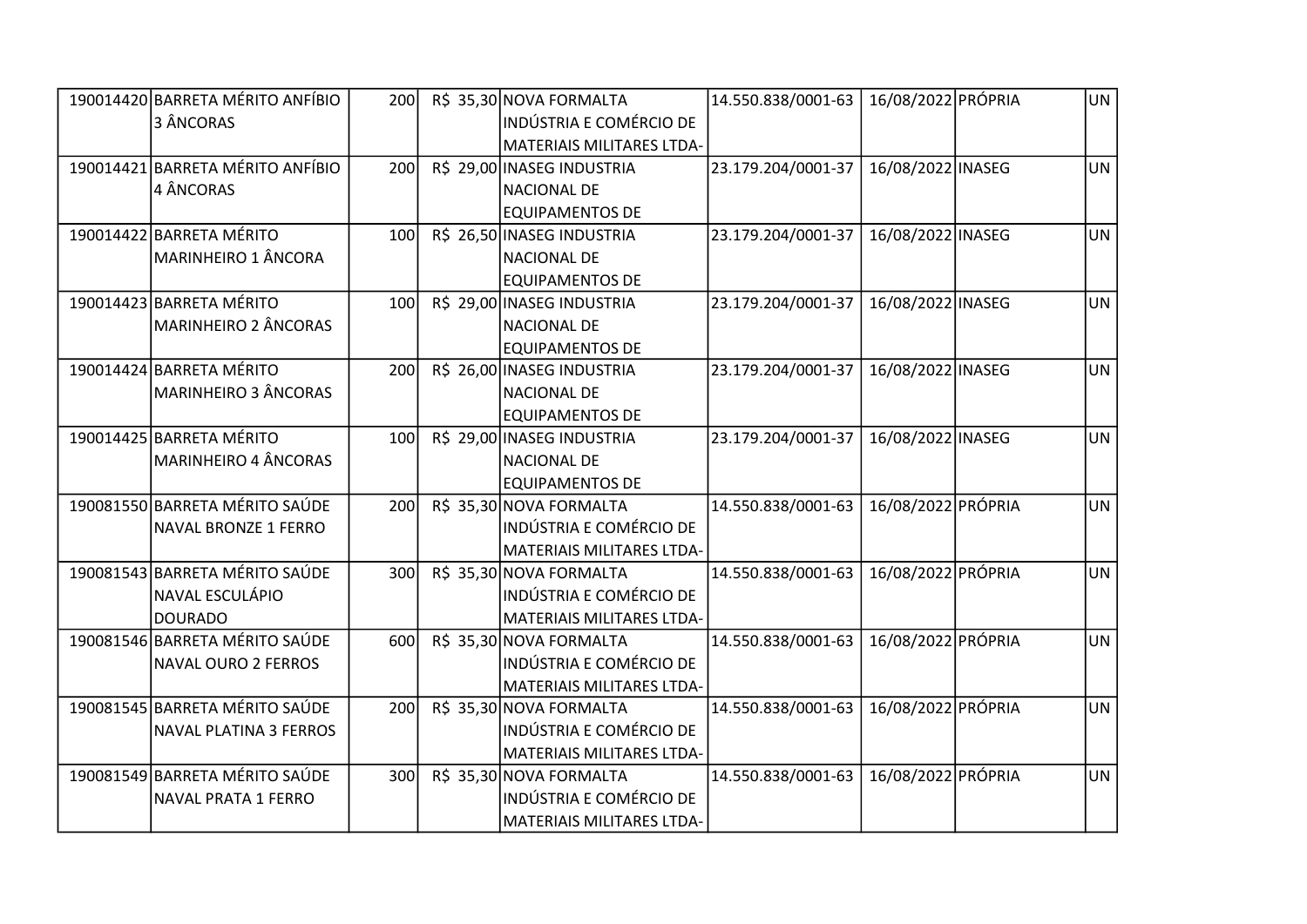| 190081547 BARRETA MÉRITO SAÚDE    | 900        | R\$ 35,30 NOVA FORMALTA        | 14.550.838/0001-63 | 16/08/2022 PRÓPRIA | UN        |
|-----------------------------------|------------|--------------------------------|--------------------|--------------------|-----------|
| NAVAL PRATA 2 FERROS              |            | <b>INDÚSTRIA E COMÉRCIO DE</b> |                    |                    |           |
|                                   |            | MATERIAIS MILITARES LTDA-      |                    |                    |           |
| 190081472 TRILHOS E BARRETAS PARA | 100        | R\$ 25,00 INASEG INDUSTRIA     | 23.179.204/0001-37 | 16/08/2022 INASEG  | <b>UN</b> |
| <b>TRILHOS MÉRITO ACANTO</b>      |            | <b>NACIONAL DE</b>             |                    |                    |           |
| 1 FOLHA BRONZE                    |            | <b>EQUIPAMENTOS DE</b>         |                    |                    |           |
| 190081471 TRILHOS E BARRETAS PARA | 200        | R\$ 25,00 INASEG INDUSTRIA     | 23.179.204/0001-37 | 16/08/2022 INASEG  | <b>UN</b> |
| <b>TRILHOS MÉRITO ACANTO</b>      |            | <b>NACIONAL DE</b>             |                    |                    |           |
| 2 FOLHAS BRONZE                   |            | <b>EQUIPAMENTOS DE</b>         |                    |                    |           |
| 190081448 TRILHOS E BARRETAS PARA | 300        | R\$ 25,00 INASEG INDUSTRIA     | 23.179.204/0001-37 | 16/08/2022 INASEG  | <b>UN</b> |
| <b>TRILHOS MÉRITO ACANTO</b>      |            | <b>NACIONAL DE</b>             |                    |                    |           |
| 3 FOLHAS BRONZE                   |            | <b>EQUIPAMENTOS DE</b>         |                    |                    |           |
| 190081470 TRILHOS E BARRETAS PARA | <b>150</b> | R\$ 25,00 INASEG INDUSTRIA     | 23.179.204/0001-37 | 16/08/2022 INASEG  | <b>UN</b> |
| <b>TRILHOS MÉRITO ACANTO</b>      |            | <b>NACIONAL DE</b>             |                    |                    |           |
| 4 FOLHAS BRONZE                   |            | <b>EQUIPAMENTOS DE</b>         |                    |                    |           |
| 190081469 TRILHOS E BARRETAS PARA | 50         | R\$ 25,00 INASEG INDUSTRIA     | 23.179.204/0001-37 | 16/08/2022 INASEG  | <b>UN</b> |
| <b>TRILHOS MÉRITO ACANTO</b>      |            | <b>NACIONAL DE</b>             |                    |                    |           |
| 4 FOLHAS OURO                     |            | <b>EQUIPAMENTOS DE</b>         |                    |                    |           |
| 190081468 TRILHOS E BARRETAS PARA | <b>150</b> | R\$ 24,99 INASEG INDUSTRIA     | 23.179.204/0001-37 | 16/08/2022 INASEG  | <b>UN</b> |
| TRILHOS MÉRITO ACANTO             |            | <b>NACIONAL DE</b>             |                    |                    |           |
| 4 FOLHAS PRATA                    |            | <b>EQUIPAMENTOS DE</b>         |                    |                    |           |
| 190081465 TRILHOS E BARRETAS PARA | <b>150</b> | R\$ 27,00 INASEG INDUSTRIA     | 23.179.204/0001-37 | 16/08/2022 INASEG  | <b>UN</b> |
| TRILHOS MÉRITO ANFÍBIO            |            | <b>NACIONAL DE</b>             |                    |                    |           |
| 4 ÂNCORAS BRONZE                  |            | <b>EQUIPAMENTOS DE</b>         |                    |                    |           |
| 190081464 TRILHOS E BARRETAS PARA | <b>150</b> | R\$ 27,00 INASEG INDUSTRIA     | 23.179.204/0001-37 | 16/08/2022 INASEG  | <b>UN</b> |
| TRILHOS MÉRITO ANFÍBIO            |            | <b>NACIONAL DE</b>             |                    |                    |           |
| 4 ÂNCORAS OURO                    |            | <b>EQUIPAMENTOS DE</b>         |                    |                    |           |
| 190081449 TRILHOS E BARRETAS PARA | 150        | R\$ 27,00 INASEG INDUSTRIA     | 23.179.204/0001-37 | 16/08/2022 INASEG  | <b>UN</b> |
| TRILHOS MÉRITO ANFÍBIO            |            | <b>NACIONAL DE</b>             |                    |                    |           |
| 4 ÂNCORAS PRATA                   |            | <b>EQUIPAMENTOS DE</b>         |                    |                    |           |
| 190081463 TRILHOS E BARRETAS PARA | 100        | R\$ 27,00 INASEG INDUSTRIA     | 23.179.204/0001-37 | 16/08/2022 INASEG  | <b>UN</b> |
| <b>TRILHOS MÉRITO</b>             |            | <b>NACIONAL DE</b>             |                    |                    |           |
| MARINHEIRO 1 ÂNCORA               |            | <b>EQUIPAMENTOS DE</b>         |                    |                    |           |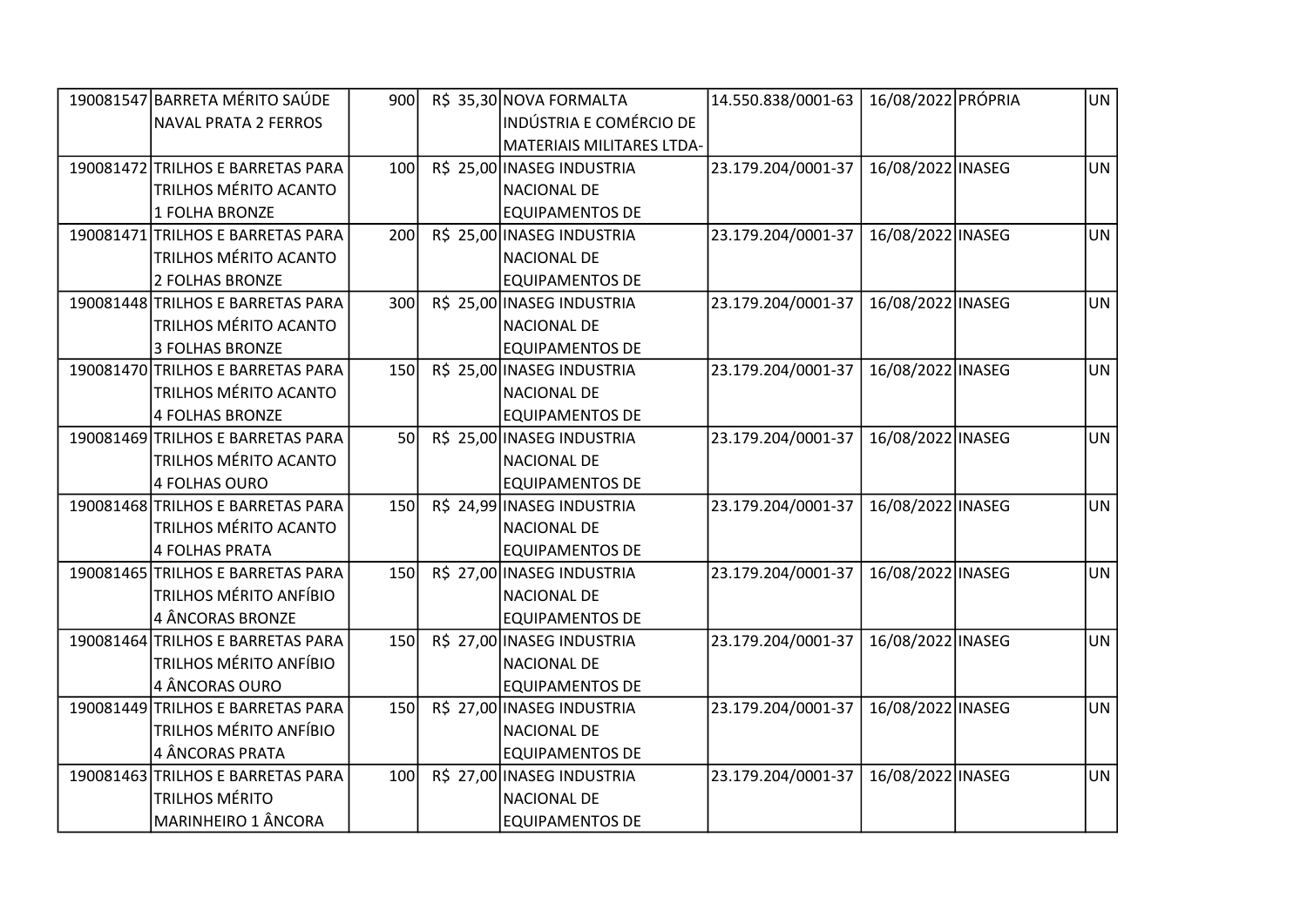| 190081446 TRILHOS E BARRETAS PARA | <b>100</b>      |     | R\$ 27,00 INASEG INDUSTRIA    | 23.179.204/0001-37 | 16/08/2022 INASEG | UN        |
|-----------------------------------|-----------------|-----|-------------------------------|--------------------|-------------------|-----------|
| <b>TRILHOS MÉRITO</b>             |                 |     | <b>NACIONAL DE</b>            |                    |                   |           |
| <b>MARINHEIRO 2 ÂNCORAS</b>       |                 |     | <b>EQUIPAMENTOS DE</b>        |                    |                   |           |
| 190081462 TRILHOS E BARRETAS PARA | 150             |     | R\$ 27,00 INASEG INDUSTRIA    | 23.179.204/0001-37 | 16/08/2022 INASEG | <b>UN</b> |
| <b>TRILHOS MÉRITO</b>             |                 |     | <b>NACIONAL DE</b>            |                    |                   |           |
| <b>MARINHEIRO 3 ÂNCORAS</b>       |                 |     | <b>EQUIPAMENTOS DE</b>        |                    |                   |           |
| 190081461 TRILHOS E BARRETAS PARA | <b>50</b>       |     | R\$ 27,00 INASEG INDUSTRIA    | 23.179.204/0001-37 | 16/08/2022 INASEG | <b>UN</b> |
| <b>TRILHOS MÉRITO</b>             |                 |     | <b>NACIONAL DE</b>            |                    |                   |           |
| <b>MARINHEIRO 4 ÂNCORAS</b>       |                 |     | <b>EQUIPAMENTOS DE</b>        |                    |                   |           |
| <b>BRONZE</b>                     |                 |     | <b>SEGURANCA EIRELI - EPP</b> |                    |                   |           |
| 190081445 TRILHOS E BARRETAS PARA | <b>50</b>       |     | R\$ 27,00 INASEG INDUSTRIA    | 23.179.204/0001-37 | 16/08/2022 INASEG | UN        |
| <b>TRILHOS MÉRITO</b>             |                 |     | <b>NACIONAL DE</b>            |                    |                   |           |
| <b>MARINHEIRO 4 ÂNCORAS</b>       |                 |     | <b>EQUIPAMENTOS DE</b>        |                    |                   |           |
| <b>OURO</b>                       |                 |     | <b>SEGURANCA EIRELI - EPP</b> |                    |                   |           |
| 190081460 TRILHOS E BARRETAS PARA | 50 <sup>1</sup> |     | R\$ 27,00 INASEG INDUSTRIA    | 23.179.204/0001-37 | 16/08/2022 INASEG | <b>UN</b> |
| <b>TRILHOS MÉRITO</b>             |                 |     | <b>NACIONAL DE</b>            |                    |                   |           |
| <b>MARINHEIRO 4 ÂNCORAS</b>       |                 |     | <b>EQUIPAMENTOS DE</b>        |                    |                   |           |
| <b>PRATA</b>                      |                 |     | <b>SEGURANCA EIRELI - EPP</b> |                    |                   |           |
| 190081459 TRILHOS E BARRETAS PARA | 700             |     | R\$ 23,50 INASEG INDUSTRIA    | 23.179.204/0001-37 | 16/08/2022 INASEG | <b>UN</b> |
| <b>TRILHOS MÉRITO MILITAR</b>     |                 |     | <b>NACIONAL DE</b>            |                    |                   |           |
| <b>10 ANOS</b>                    |                 |     | <b>EQUIPAMENTOS DE</b>        |                    |                   |           |
| 190081458 TRILHOS E BARRETAS PARA | 600             |     | R\$ 23,50 INASEG INDUSTRIA    | 23.179.204/0001-37 | 16/08/2022 INASEG | <b>UN</b> |
| <b>TRILHOS MÉRITO MILITAR</b>     |                 |     | <b>NACIONAL DE</b>            |                    |                   |           |
| 20 ANOS                           |                 |     | <b>EQUIPAMENTOS DE</b>        |                    |                   |           |
| 190081457 TRILHOS E BARRETAS PARA | 100             |     | R\$ 23,50 INASEG INDUSTRIA    | 23.179.204/0001-37 | 16/08/2022 INASEG | <b>UN</b> |
| <b>TRILHOS MÉRITO MILITAR</b>     |                 |     | <b>NACIONAL DE</b>            |                    |                   |           |
| 30 ANOS                           |                 |     | <b>EQUIPAMENTOS DE</b>        |                    |                   |           |
| 190045389 BOTÃO COM 2 PÉS         | 30.000          | R\$ | 3,30 INASEG INDUSTRIA         | 23.179.204/0001-37 | 16/08/2022 INASEG | PR        |
| JUGULAR/PLATINA                   |                 |     | <b>NACIONAL DE</b>            |                    |                   |           |
|                                   |                 |     | <b>EQUIPAMENTOS DE</b>        |                    |                   |           |
| 190028605 BOTÃO DOURADO GRANDE    | 207.500 R\$     |     | 2,85 INASEG INDUSTRIA         | 23.179.204/0001-37 | 16/08/2022 INASEG | <b>UN</b> |
|                                   |                 |     | <b>NACIONAL DE</b>            |                    |                   |           |
|                                   |                 |     | <b>EQUIPAMENTOS DE</b>        |                    |                   |           |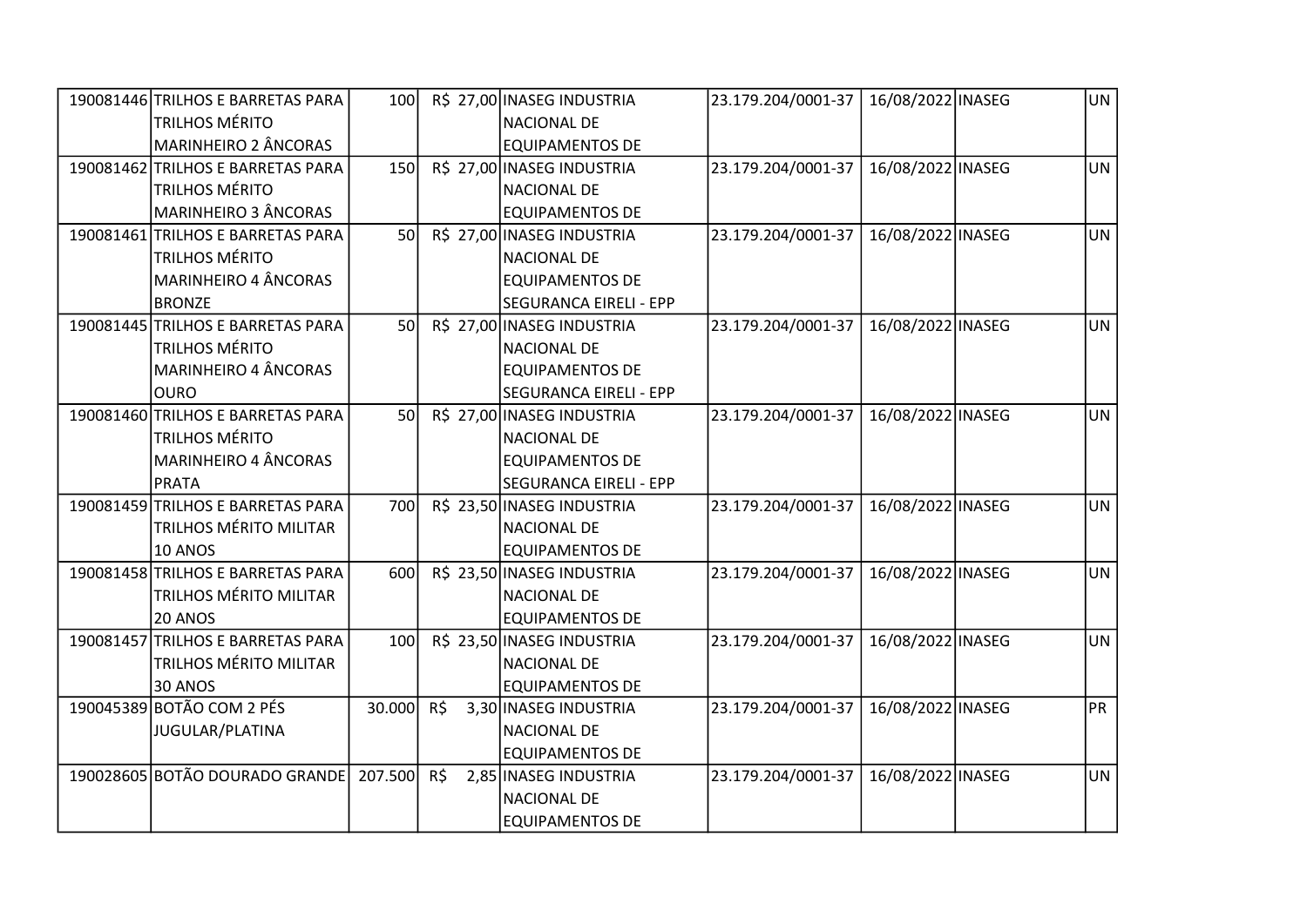| 190028606 BOTÃO DOURADO          | 365.000 R\$ |     | 2,25 INASEG INDUSTRIA                                | 23.179.204/0001-37 | 16/08/2022 INASEG  |                          | UN        |
|----------------------------------|-------------|-----|------------------------------------------------------|--------------------|--------------------|--------------------------|-----------|
| PEQUENO                          |             |     | <b>NACIONAL DE</b>                                   |                    |                    |                          |           |
|                                  |             |     | <b>EQUIPAMENTOS DE</b>                               |                    |                    |                          |           |
| 190018515 BOTÃO GRANDE           | 2.000       | R\$ | 4,70 INASEG INDUSTRIA                                | 23.179.204/0001-37 | 16/08/2022 INASEG  |                          | <b>UN</b> |
| PRATEADO                         |             |     | <b>NACIONAL DE</b>                                   |                    |                    |                          |           |
|                                  |             |     | <b>EQUIPAMENTOS DE</b>                               |                    |                    |                          |           |
| 190018270 BOTÃO PRESSÃO          | 55.000      | R\$ | 2,77 J.R. MACHADO COMERCIO E 01.756.582/0001-01      |                    |                    | 16/08/2022 ELETROMATRIX  | <b>UN</b> |
| P/PLATINA                        |             |     | <b>SERVIÇOS</b>                                      |                    |                    |                          |           |
| 190018556 CHAPA ALUMÍNIO PARA    | 1.200       |     | R\$ 13,50 ALIANÇA MILITAR                            | 15.136.883/0001-39 |                    | 16/08/2022 Marca Própria | <b>PR</b> |
| PLATINA                          |             |     |                                                      |                    |                    |                          |           |
| 190018220 COLCHETE METAL 12 MM   | 1.900       |     | R\$ 33,80 J.R. MACHADO COMERCIO E 01.756.582/0001-01 |                    |                    | 16/08/2022 ELETROMATRIX  | <b>UN</b> |
|                                  |             |     | <b>SERVIÇOS</b>                                      |                    |                    |                          |           |
| 190049426 CONJUNTO METÁLICO      | 1.500       |     | R\$135,00 J.R. MACHADO COMERCIO E 01.756.582/0001-01 |                    |                    | 16/08/2022 ELETROMATRIX  | CJ        |
| PARA GUIA DE TALIM               |             |     | <b>SERVIÇOS</b>                                      |                    |                    |                          |           |
| 190018219 CORRENTE PARA JAQUETA  | 100         |     | R\$ 32,00 ETMETAL                                    | 34.015.669/0001-79 | 16/08/2022 ETMETAL |                          | <b>UN</b> |
| <b>GALA</b>                      |             |     |                                                      |                    |                    |                          |           |
| 190051637 DISTINTIVO AP OF CFN   | 400         |     | R\$ 19,50 ETMETAL                                    | 34.015.669/0001-79 | 16/08/2022 ETMETAL |                          | <b>UN</b> |
| 190016894 DISTINTIVO COMANDO     | 2.400       |     | R\$ 17,60 ETMETAL                                    | 34.015.669/0001-79 | 16/08/2022 ETMETAL |                          | <b>UN</b> |
| DOURADO / INSÍGNIA               |             |     |                                                      |                    |                    |                          |           |
| <b>GOLA NÁUTICA</b>              |             |     |                                                      |                    |                    |                          |           |
| 190045225 DISTINTIVO COMANDO E   | 400         |     | R\$ 19,50 ETMETAL                                    | 34.015.669/0001-79 | 16/08/2022 ETMETAL |                          | <b>UN</b> |
| DIREÇÃO                          |             |     |                                                      |                    |                    |                          |           |
| 190016895 DISTINTIVO COMANDO     | 1.200       |     | R\$ 17,00 INASEG INDUSTRIA                           | 23.179.204/0001-37 | 16/08/2022 INASEG  |                          | <b>UN</b> |
| PRATEADO                         |             |     | <b>NACIONAL DE</b>                                   |                    |                    |                          |           |
|                                  |             |     | <b>EQUIPAMENTOS DE</b>                               |                    |                    |                          |           |
| 190016900 DISTINTIVO             | 4.800       |     | R\$ 14,00 INASEG INDUSTRIA                           | 23.179.204/0001-37 | 16/08/2022 INASEG  |                          | <b>UN</b> |
| COMPORTAMENTO                    |             |     | <b>NACIONAL DE</b>                                   |                    |                    |                          |           |
|                                  |             |     | <b>EQUIPAMENTOS DE</b>                               |                    |                    |                          |           |
| 190051638 DISTINTIVO CURSO AP OF | 1.000       |     | R\$ 18,80 ETMETAL                                    | 34.015.669/0001-79 | 16/08/2022 ETMETAL |                          | <b>UN</b> |
| <b>CIM</b>                       |             |     |                                                      |                    |                    |                          |           |
| 190052160 DISTINTIVO CURSO AP OF | 300         |     | R\$ 18,80 ETMETAL                                    | 34.015.669/0001-79 | 16/08/2022 ETMETAL |                          | <b>UN</b> |
| <b>CORPO ENG</b>                 |             |     |                                                      |                    |                    |                          |           |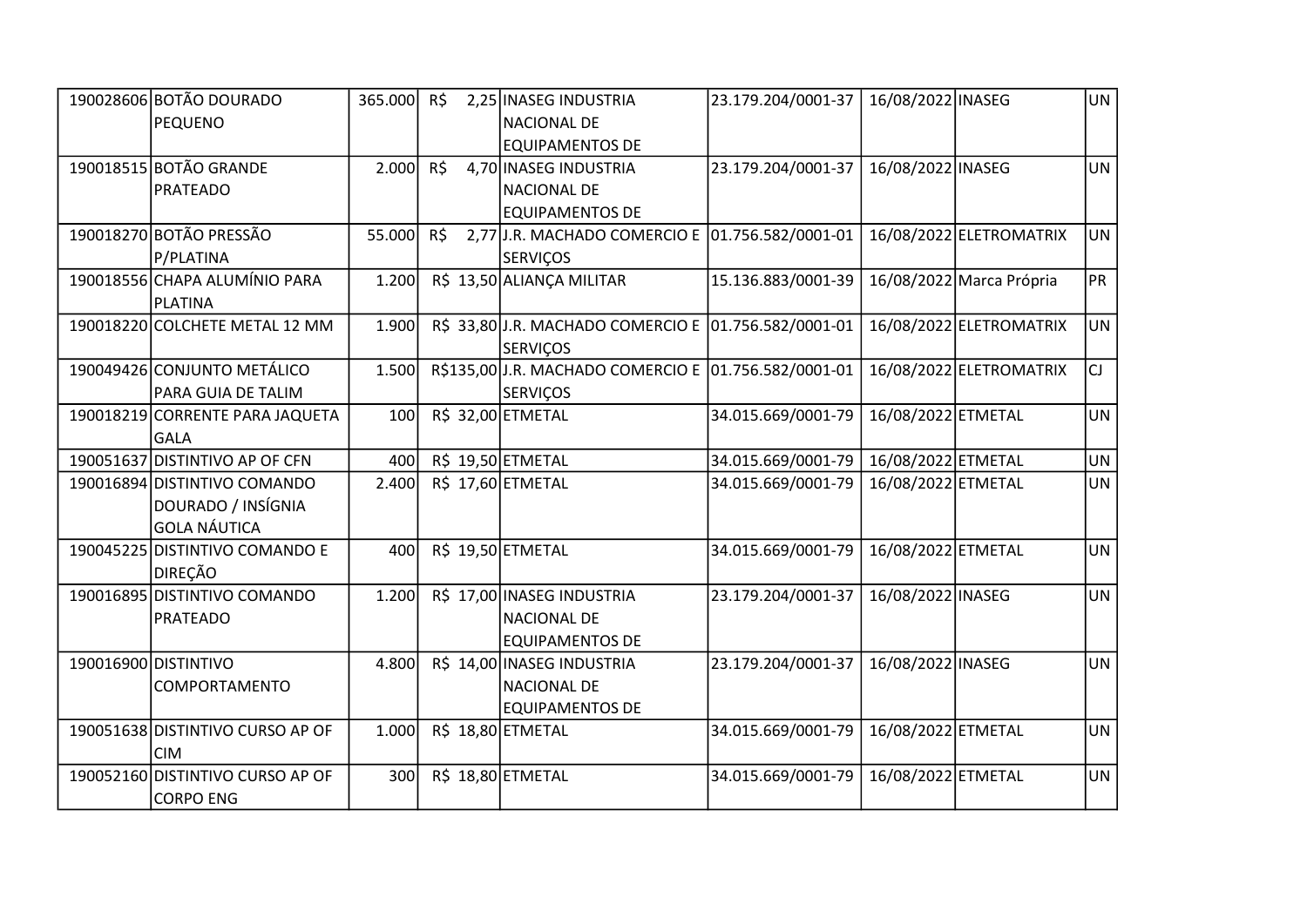| 190051639 DISTINTIVO CURSO AP OF<br><b>CSM</b>                             | 500   |  | R\$ 18,80 ETMETAL                                                               | 34.015.669/0001-79 | 16/08/2022 ETMETAL |                         | UN        |
|----------------------------------------------------------------------------|-------|--|---------------------------------------------------------------------------------|--------------------|--------------------|-------------------------|-----------|
| 190081539 DISTINTIVO CURSO AP OF<br> QT                                    | 200   |  | R\$ 18,80 ETMETAL                                                               | 34.015.669/0001-79 | 16/08/2022 ETMETAL |                         | <b>UN</b> |
| 190016902 DISTINTIVO CURSO<br><b>AVIADOR NAVAL</b>                         | 200   |  | R\$ 18,80 ETMETAL                                                               | 34.015.669/0001-79 | 16/08/2022 ETMETAL |                         | UN        |
| 190016903 DISTINTIVO CURSO<br><b>ESCAFANDRIA</b>                           | 100   |  | R\$ 18,80 ETMETAL                                                               | 34.015.669/0001-79 | 16/08/2022 ETMETAL |                         | <b>UN</b> |
| 190016904 DISTINTIVO CURSO<br><b>ESTADO MAIOR OFICIAIS</b><br>SUP (C-EMOS) | 800   |  | R\$ 18,80 ETMETAL                                                               | 34.015.669/0001-79 | 16/08/2022 ETMETAL |                         | UN        |
| 190016906 DISTINTIVO CURSO<br>POLITICA ESTRATEGIA<br>MARITIMA (C-PEM)      | 400   |  | R\$ 18,80 ETMETAL                                                               | 34.015.669/0001-79 | 16/08/2022 ETMETAL |                         | <b>UN</b> |
| 190016907 DISTINTIVO CURSO<br><b>SUBMARINISTA</b>                          | 200   |  | R\$ 18,80 ETMETAL                                                               | 34.015.669/0001-79 | 16/08/2022 ETMETAL |                         | <b>UN</b> |
| 190016908 DISTINTIVO CURSO<br>SUPERIOR (C-SUP)                             | 800   |  | R\$ 18,80 ETMETAL                                                               | 34.015.669/0001-79 | 16/08/2022 ETMETAL |                         | <b>UN</b> |
| 190051040 DISTINTIVO DE INATIVO<br><b>SERVIDOR CIVIL</b>                   | 1.000 |  | R\$ 20,10 NOVA FORMALTA<br>INDÚSTRIA E COMÉRCIO DE<br>MATERIAIS MILITARES LTDA- | 14.550.838/0001-63 | 16/08/2022 PRÓPRIA |                         | <b>UN</b> |
| 190047952 DISTINTIVO DE VETERANO<br>1S <sub>G</sub>                        | 150   |  | R\$ 15,20 J.R. MACHADO COMERCIO E 01.756.582/0001-01<br><b>SERVIÇOS</b>         |                    |                    | 16/08/2022 ELETROMATRIX | <b>UN</b> |
| 190048074 DISTINTIVO DE VETERANO<br>1T AA                                  | 50    |  | R\$ 15,20 J.R. MACHADO COMERCIO E 01.756.582/0001-01<br><b>SERVIÇOS</b>         |                    |                    | 16/08/2022 ELETROMATRIX | <b>UN</b> |
| 190047937 DISTINTIVO DE VETERANO<br>1T AFN                                 | 50    |  | R\$ 15,20J.R. MACHADO COMERCIO E 01.756.582/0001-01<br><b>SERVIÇOS</b>          |                    |                    | 16/08/2022 ELETROMATRIX | <b>UN</b> |
| 190047938 DISTINTIVO DE VETERANO<br>1T CA                                  | 50    |  | R\$ 15,20 J.R. MACHADO COMERCIO E 01.756.582/0001-01<br><b>SERVIÇOS</b>         |                    |                    | 16/08/2022 ELETROMATRIX | <b>UN</b> |
| 190050699 DISTINTIVO DE VETERANO<br>1T CAF-QFO                             | 50    |  | R\$ 15,20J.R. MACHADO COMERCIO E 01.756.582/0001-01<br><b>SERVIÇOS</b>          |                    |                    | 16/08/2022 ELETROMATRIX | <b>UN</b> |
| 190047973 DISTINTIVO DE VETERANO<br>1T CD                                  | 50    |  | R\$ 15,20 J.R. MACHADO COMERCIO E 01.756.582/0001-01<br><b>SERVIÇOS</b>         |                    |                    | 16/08/2022 ELETROMATRIX | <b>UN</b> |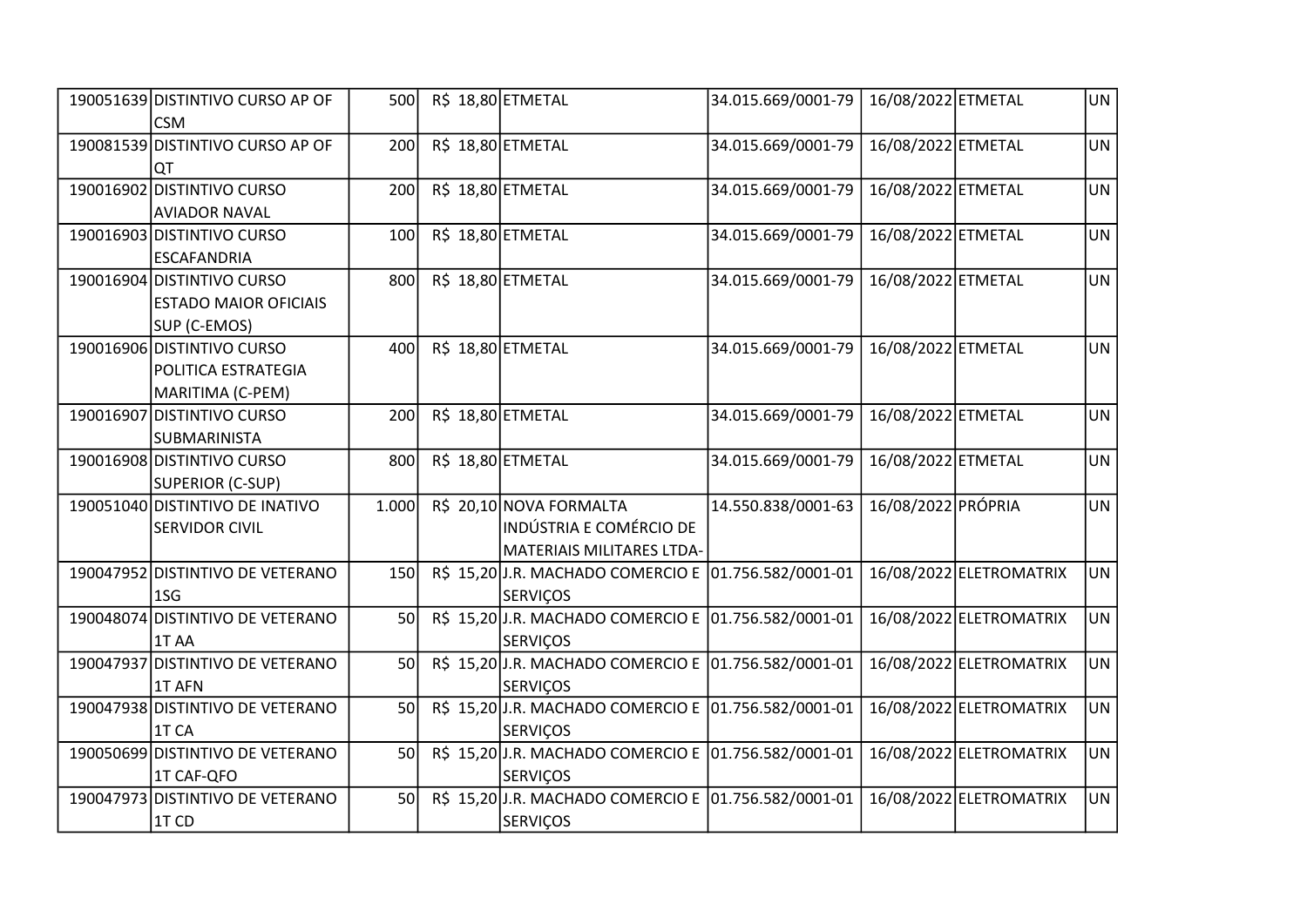| 190048087 DISTINTIVO DE VETERANO | <b>50</b> |  | R\$ 15,20 J.R. MACHADO COMERCIO E 01.756.582/0001-01 |  | 16/08/2022 ELETROMATRIX | UN        |
|----------------------------------|-----------|--|------------------------------------------------------|--|-------------------------|-----------|
| 1T CN                            |           |  | <b>SERVICOS</b>                                      |  |                         |           |
| 190050703 DISTINTIVO DE VETERANO | 50        |  | R\$ 15,20 J.R. MACHADO COMERCIO E 01.756.582/0001-01 |  | 16/08/2022 ELETROMATRIX | UN        |
| 1T CSM-F                         |           |  | <b>SERVIÇOS</b>                                      |  |                         |           |
| 190047972 DISTINTIVO DE VETERANO | 50        |  | R\$ 15,20 J.R. MACHADO COMERCIO E 01.756.582/0001-01 |  | 16/08/2022 ELETROMATRIX | <b>UN</b> |
| 1T <sub>EN</sub>                 |           |  | <b>SERVIÇOS</b>                                      |  |                         |           |
| 190048088 DISTINTIVO DE VETERANO | 50        |  | R\$ 15,20 J.R. MACHADO COMERCIO E 01.756.582/0001-01 |  | 16/08/2022 ELETROMATRIX | <b>UN</b> |
| 1TFN                             |           |  | <b>SERVIÇOS</b>                                      |  |                         |           |
| 190048089 DISTINTIVO DE VETERANO | <b>50</b> |  | R\$ 15,20 J.R. MACHADO COMERCIO E 01.756.582/0001-01 |  | 16/08/2022 ELETROMATRIX | <b>UN</b> |
| 1TIM                             |           |  | <b>SERVIÇOS</b>                                      |  |                         |           |
| 190048090 DISTINTIVO DE VETERANO | 50        |  | R\$ 15,20 J.R. MACHADO COMERCIO E 01.756.582/0001-01 |  | 16/08/2022 ELETROMATRIX | <b>UN</b> |
| 1T MD                            |           |  | <b>SERVIÇOS</b>                                      |  |                         |           |
| 190048091 DISTINTIVO DE VETERANO | 50        |  | R\$ 15,20 J.R. MACHADO COMERCIO E 01.756.582/0001-01 |  | 16/08/2022 ELETROMATRIX | <b>UN</b> |
| 1T QC-CA                         |           |  | <b>SERVIÇOS</b>                                      |  |                         |           |
| 190050700 DISTINTIVO DE VETERANO | 50        |  | R\$ 15,20JJ.R. MACHADO COMERCIO E 01.756.582/0001-01 |  | 16/08/2022 ELETROMATRIX | <b>UN</b> |
| 1T QC-EN                         |           |  | <b>SERVIÇOS</b>                                      |  |                         |           |
| 190048093 DISTINTIVO DE VETERANO | 50        |  | R\$ 15,20 J.R. MACHADO COMERCIO E 01.756.582/0001-01 |  | 16/08/2022 ELETROMATRIX | <b>UN</b> |
| 1T QC-FN                         |           |  | <b>SERVIÇOS</b>                                      |  |                         |           |
| 190048092 DISTINTIVO DE VETERANO | 50        |  | R\$ 15,20 J.R. MACHADO COMERCIO E 01.756.582/0001-01 |  | 16/08/2022 ELETROMATRIX | <b>UN</b> |
| 1T QC-IM                         |           |  | SERVIÇOS                                             |  |                         |           |
| 190048671 DISTINTIVO DE VETERANO | 50        |  | R\$ 15,20 J.R. MACHADO COMERCIO E 01.756.582/0001-01 |  | 16/08/2022 ELETROMATRIX | <b>UN</b> |
| 1T <sub>S</sub>                  |           |  | <b>SERVIÇOS</b>                                      |  |                         |           |
| 190047971 DISTINTIVO DE VETERANO | 50        |  | R\$ 15,20 J.R. MACHADO COMERCIO E 01.756.582/0001-01 |  | 16/08/2022 ELETROMATRIX | <b>UN</b> |
| 11 T                             |           |  | <b>SERVIÇOS</b>                                      |  |                         |           |
| 190047951 DISTINTIVO DE VETERANO | 200       |  | R\$ 15,20 J.R. MACHADO COMERCIO E 01.756.582/0001-01 |  | 16/08/2022 ELETROMATRIX | <b>UN</b> |
| 2SG                              |           |  | <b>SERVIÇOS</b>                                      |  |                         |           |
| 190047970 DISTINTIVO DE VETERANO | 50        |  | R\$ 15,20 J.R. MACHADO COMERCIO E 01.756.582/0001-01 |  | 16/08/2022 ELETROMATRIX | <b>UN</b> |
| 2TAA                             |           |  | <b>SERVIÇOS</b>                                      |  |                         |           |
| 190047969 DISTINTIVO DE VETERANO | 50        |  | R\$ 15,20 J.R. MACHADO COMERCIO E 01.756.582/0001-01 |  | 16/08/2022 ELETROMATRIX | <b>UN</b> |
| 2T AFN                           |           |  | <b>SERVIÇOS</b>                                      |  |                         |           |
| 190047968 DISTINTIVO DE VETERANO | 50        |  | R\$ 15,20 J.R. MACHADO COMERCIO E 01.756.582/0001-01 |  | 16/08/2022 ELETROMATRIX | <b>UN</b> |
| 2T CA                            |           |  | <b>SERVIÇOS</b>                                      |  |                         |           |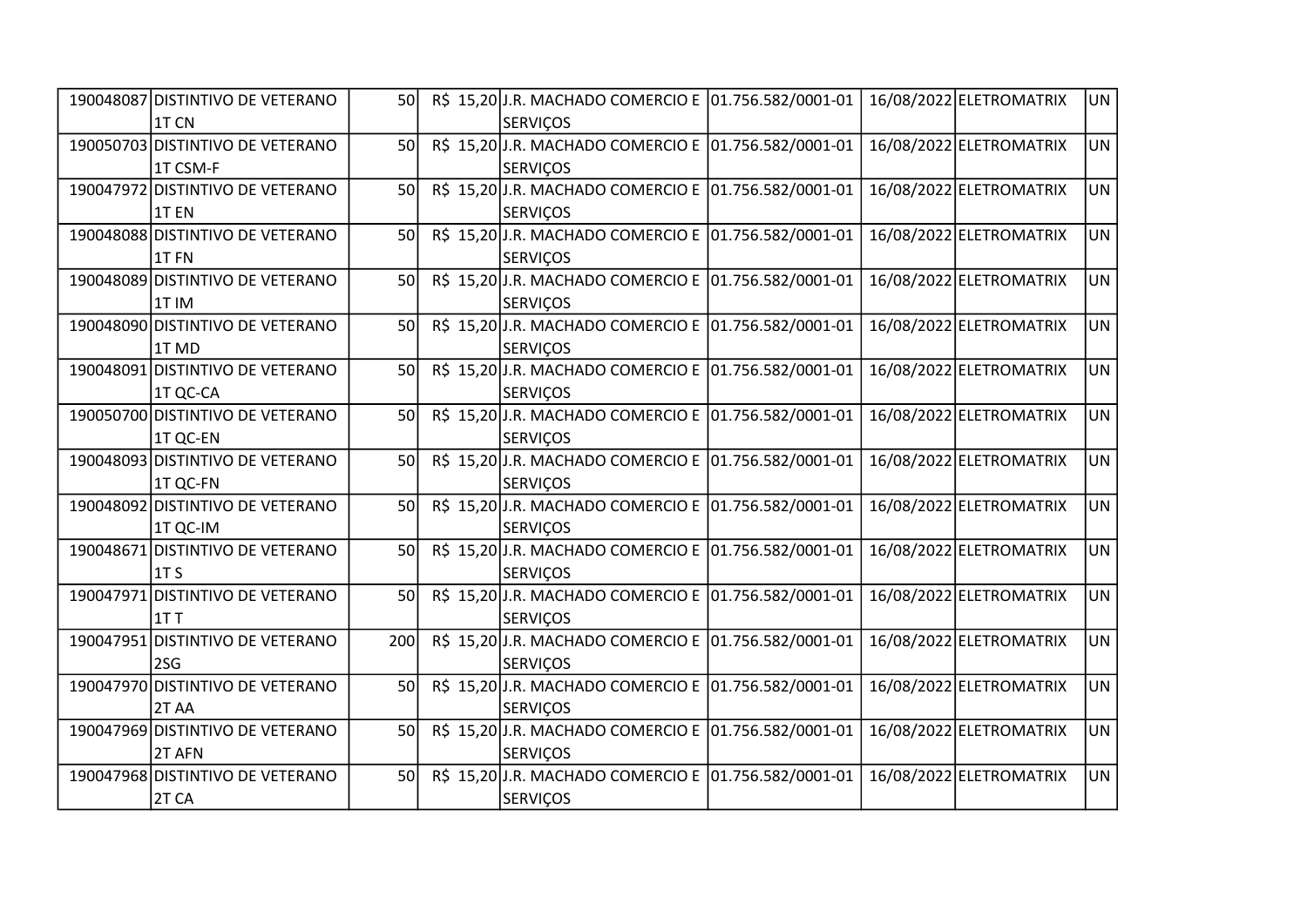| 190047967 DISTINTIVO DE VETERANO | <b>50</b> |  | R\$ 15,20 J.R. MACHADO COMERCIO E 01.756.582/0001-01 |  | 16/08/2022 ELETROMATRIX | UN        |
|----------------------------------|-----------|--|------------------------------------------------------|--|-------------------------|-----------|
| 2T CD                            |           |  | <b>SERVICOS</b>                                      |  |                         |           |
| 190048096 DISTINTIVO DE VETERANO | 50        |  | R\$ 15,20 J.R. MACHADO COMERCIO E 01.756.582/0001-01 |  | 16/08/2022 ELETROMATRIX | UN        |
| 2T CN                            |           |  | <b>SERVIÇOS</b>                                      |  |                         |           |
| 190050705 DISTINTIVO DE VETERANO | 50        |  | R\$ 15,20 J.R. MACHADO COMERCIO E 01.756.582/0001-01 |  | 16/08/2022 ELETROMATRIX | <b>UN</b> |
| 2T CSM-F                         |           |  | <b>SERVIÇOS</b>                                      |  |                         |           |
| 190048097 DISTINTIVO DE VETERANO | 50        |  | R\$ 15,20 J.R. MACHADO COMERCIO E 01.756.582/0001-01 |  | 16/08/2022 ELETROMATRIX | <b>UN</b> |
| 2TEN                             |           |  | <b>SERVIÇOS</b>                                      |  |                         |           |
| 190048099 DISTINTIVO DE VETERANO | <b>50</b> |  | R\$ 15,20 J.R. MACHADO COMERCIO E 01.756.582/0001-01 |  | 16/08/2022 ELETROMATRIX | <b>UN</b> |
| $2T$ FN                          |           |  | <b>SERVIÇOS</b>                                      |  |                         |           |
| 190047966 DISTINTIVO DE VETERANO | 50        |  | R\$ 15,20 J.R. MACHADO COMERCIO E 01.756.582/0001-01 |  | 16/08/2022 ELETROMATRIX | <b>UN</b> |
| 2T IM                            |           |  | <b>SERVIÇOS</b>                                      |  |                         |           |
| 190047965 DISTINTIVO DE VETERANO | 50        |  | R\$ 15,20 J.R. MACHADO COMERCIO E 01.756.582/0001-01 |  | 16/08/2022 ELETROMATRIX | <b>UN</b> |
| 2T MD                            |           |  | <b>SERVIÇOS</b>                                      |  |                         |           |
| 190047962 DISTINTIVO DE VETERANO | 50        |  | R\$ 15,20JJ.R. MACHADO COMERCIO E 01.756.582/0001-01 |  | 16/08/2022 ELETROMATRIX | <b>UN</b> |
| 2T QC-CA                         |           |  | <b>SERVIÇOS</b>                                      |  |                         |           |
| 190047961 DISTINTIVO DE VETERANO | 50        |  | R\$ 15,20 J.R. MACHADO COMERCIO E 01.756.582/0001-01 |  | 16/08/2022 ELETROMATRIX | <b>UN</b> |
| 2T QC-FN                         |           |  | <b>SERVIÇOS</b>                                      |  |                         |           |
| 190048101 DISTINTIVO DE VETERANO | 50        |  | R\$ 15,20 J.R. MACHADO COMERCIO E 01.756.582/0001-01 |  | 16/08/2022 ELETROMATRIX | <b>UN</b> |
| 2T QC-IM                         |           |  | SERVIÇOS                                             |  |                         |           |
| 190047964 DISTINTIVO DE VETERANO | 50        |  | R\$ 15,20JJ.R. MACHADO COMERCIO E 01.756.582/0001-01 |  | 16/08/2022 ELETROMATRIX | <b>UN</b> |
| 2T S                             |           |  | <b>SERVIÇOS</b>                                      |  |                         |           |
| 190047963 DISTINTIVO DE VETERANO | 50        |  | R\$ 15,20 J.R. MACHADO COMERCIO E 01.756.582/0001-01 |  | 16/08/2022 ELETROMATRIX | <b>UN</b> |
| 2T T                             |           |  | <b>SERVIÇOS</b>                                      |  |                         |           |
| 190048095 DISTINTIVO DE VETERANO | 100       |  | R\$ 15,20 J.R. MACHADO COMERCIO E 01.756.582/0001-01 |  | 16/08/2022 ELETROMATRIX | <b>UN</b> |
| 3SG                              |           |  | <b>SERVIÇOS</b>                                      |  |                         |           |
| 190046230 DISTINTIVO DE VETERANO | 50        |  | R\$ 15,20 J.R. MACHADO COMERCIO E 01.756.582/0001-01 |  | 16/08/2022 ELETROMATRIX | <b>UN</b> |
| AE CA                            |           |  | <b>SERVIÇOS</b>                                      |  |                         |           |
| 190046231 DISTINTIVO DE VETERANO | 50        |  | R\$ 15,20 J.R. MACHADO COMERCIO E 01.756.582/0001-01 |  | 16/08/2022 ELETROMATRIX | <b>UN</b> |
| AE FN                            |           |  | <b>SERVIÇOS</b>                                      |  |                         |           |
| 190046236 DISTINTIVO DE VETERANO | 50        |  | R\$ 15,20 J.R. MACHADO COMERCIO E 01.756.582/0001-01 |  | 16/08/2022 ELETROMATRIX | <b>UN</b> |
| CA CA                            |           |  | <b>SERVIÇOS</b>                                      |  |                         |           |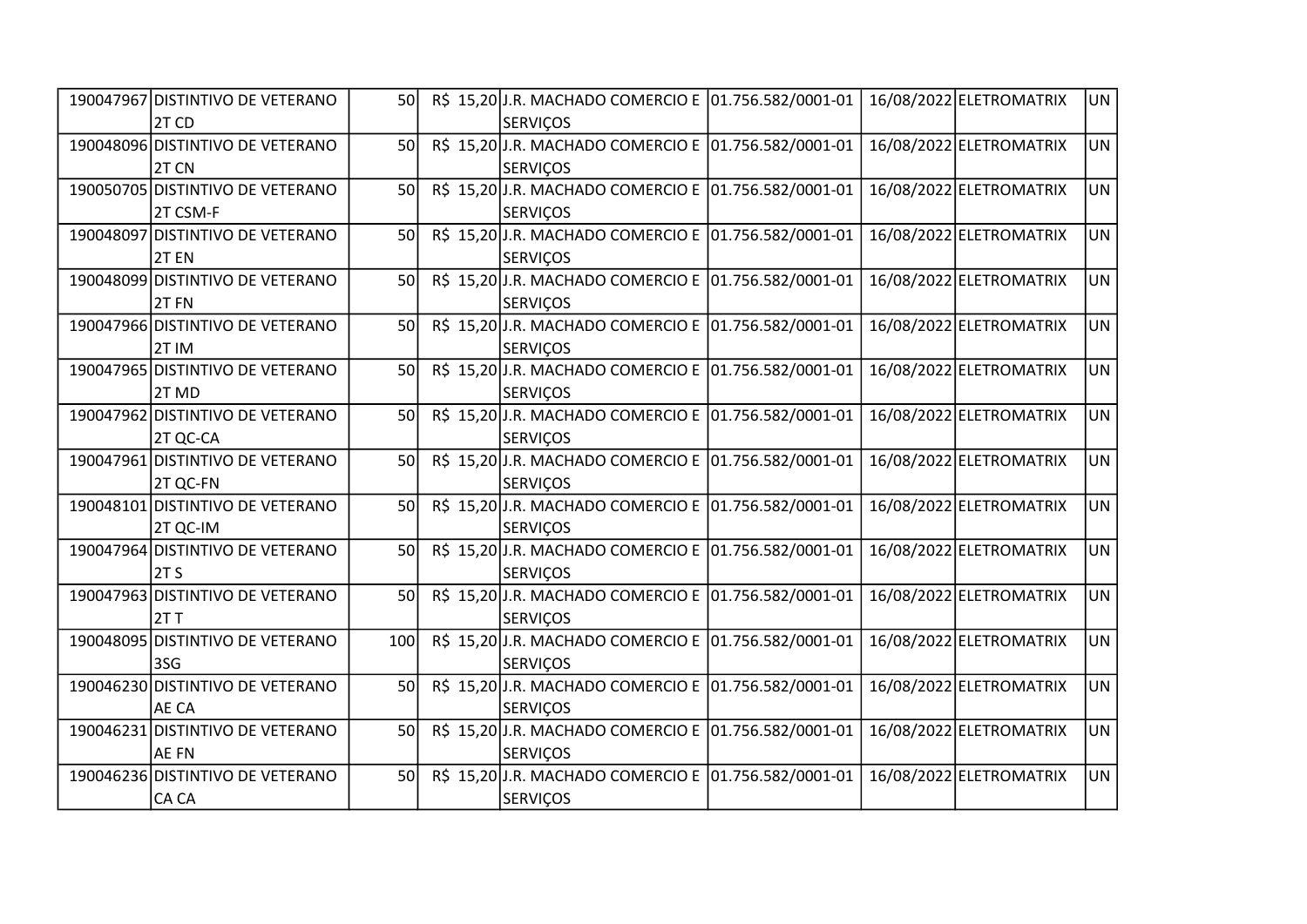| 190046237 DISTINTIVO DE VETERANO | <b>50</b> |  | R\$ 15,20 J.R. MACHADO COMERCIO E 01.756.582/0001-01 |  | 16/08/2022 ELETROMATRIX | UN        |
|----------------------------------|-----------|--|------------------------------------------------------|--|-------------------------|-----------|
| <b>CA EN</b>                     |           |  | <b>SERVIÇOS</b>                                      |  |                         |           |
| 190046238 DISTINTIVO DE VETERANO | 50        |  | R\$ 15,20 J.R. MACHADO COMERCIO E 01.756.582/0001-01 |  | 16/08/2022 ELETROMATRIX | <b>UN</b> |
| <b>CA FN</b>                     |           |  | <b>SERVIÇOS</b>                                      |  |                         |           |
| 190048231 DISTINTIVO DE VETERANO | 50        |  | R\$ 15,20 J.R. MACHADO COMERCIO E 01.756.582/0001-01 |  | 16/08/2022 ELETROMATRIX | <b>UN</b> |
| CA IM                            |           |  | <b>SERVIÇOS</b>                                      |  |                         |           |
| 190046239 DISTINTIVO DE VETERANO | 50        |  | R\$ 15,20 J.R. MACHADO COMERCIO E 01.756.582/0001-01 |  | 16/08/2022 ELETROMATRIX | <b>UN</b> |
| CA MD                            |           |  | <b>SERVICOS</b>                                      |  |                         |           |
| 190048098 DISTINTIVO DE VETERANO | 50        |  | R\$ 15,20 J.R. MACHADO COMERCIO E 01.756.582/0001-01 |  | 16/08/2022 ELETROMATRIX | <b>UN</b> |
| CB                               |           |  | <b>SERVIÇOS</b>                                      |  |                         |           |
| 190047945 DISTINTIVO DE VETERANO | 50        |  | R\$ 15,20 J.R. MACHADO COMERCIO E 01.756.582/0001-01 |  | 16/08/2022 ELETROMATRIX | <b>UN</b> |
| CC AA                            |           |  | <b>SERVIÇOS</b>                                      |  |                         |           |
| 190047946 DISTINTIVO DE VETERANO | 50        |  | R\$ 15,20 J.R. MACHADO COMERCIO E 01.756.582/0001-01 |  | 16/08/2022 ELETROMATRIX | <b>UN</b> |
| CC AFN                           |           |  | SERVIÇOS                                             |  |                         |           |
| 190047947 DISTINTIVO DE VETERANO | 50        |  | R\$ 15,20 J.R. MACHADO COMERCIO E 01.756.582/0001-01 |  | 16/08/2022 ELETROMATRIX | UN        |
| <b>CC CA</b>                     |           |  | <b>SERVIÇOS</b>                                      |  |                         |           |
| 190047948 DISTINTIVO DE VETERANO | 50        |  | R\$ 15,20 J.R. MACHADO COMERCIO E 01.756.582/0001-01 |  | 16/08/2022 ELETROMATRIX | <b>UN</b> |
| CC CD                            |           |  | <b>SERVIÇOS</b>                                      |  |                         |           |
| 190047949 DISTINTIVO DE VETERANO | 50        |  | R\$ 15,20 J.R. MACHADO COMERCIO E 01.756.582/0001-01 |  | 16/08/2022 ELETROMATRIX | <b>UN</b> |
| <b>CC CN</b>                     |           |  | <b>SERVIÇOS</b>                                      |  |                         |           |
| 190050673 DISTINTIVO DE VETERANO | 50        |  | R\$ 15,20 J.R. MACHADO COMERCIO E 01.756.582/0001-01 |  | 16/08/2022 ELETROMATRIX | <b>UN</b> |
| <b>CC CSM-F</b>                  |           |  | <b>SERVIÇOS</b>                                      |  |                         |           |
| 190047974 DISTINTIVO DE VETERANO | 50        |  | R\$ 15,20 J.R. MACHADO COMERCIO E 01.756.582/0001-01 |  | 16/08/2022 ELETROMATRIX | <b>UN</b> |
| CC EN                            |           |  | <b>SERVIÇOS</b>                                      |  |                         |           |
| 190048079 DISTINTIVO DE VETERANO | 50        |  | R\$ 15,20 J.R. MACHADO COMERCIO E 01.756.582/0001-01 |  | 16/08/2022 ELETROMATRIX | <b>UN</b> |
| CC FN                            |           |  | <b>SERVIÇOS</b>                                      |  |                         |           |
| 190048214 DISTINTIVO DE VETERANO | 50        |  | R\$ 15,20 J.R. MACHADO COMERCIO E 01.756.582/0001-01 |  | 16/08/2022 ELETROMATRIX | <b>UN</b> |
| CC IM                            |           |  | <b>SERVIÇOS</b>                                      |  |                         |           |
| 190048080 DISTINTIVO DE VETERANO | 50        |  | R\$ 15,20 J.R. MACHADO COMERCIO E 01.756.582/0001-01 |  | 16/08/2022 ELETROMATRIX | <b>UN</b> |
| CC MD                            |           |  | <b>SERVIÇOS</b>                                      |  |                         |           |
| 190047975 DISTINTIVO DE VETERANO | 50        |  | R\$ 15,20 J.R. MACHADO COMERCIO E 01.756.582/0001-01 |  | 16/08/2022 ELETROMATRIX | <b>UN</b> |
| CCS                              |           |  | <b>SERVIÇOS</b>                                      |  |                         |           |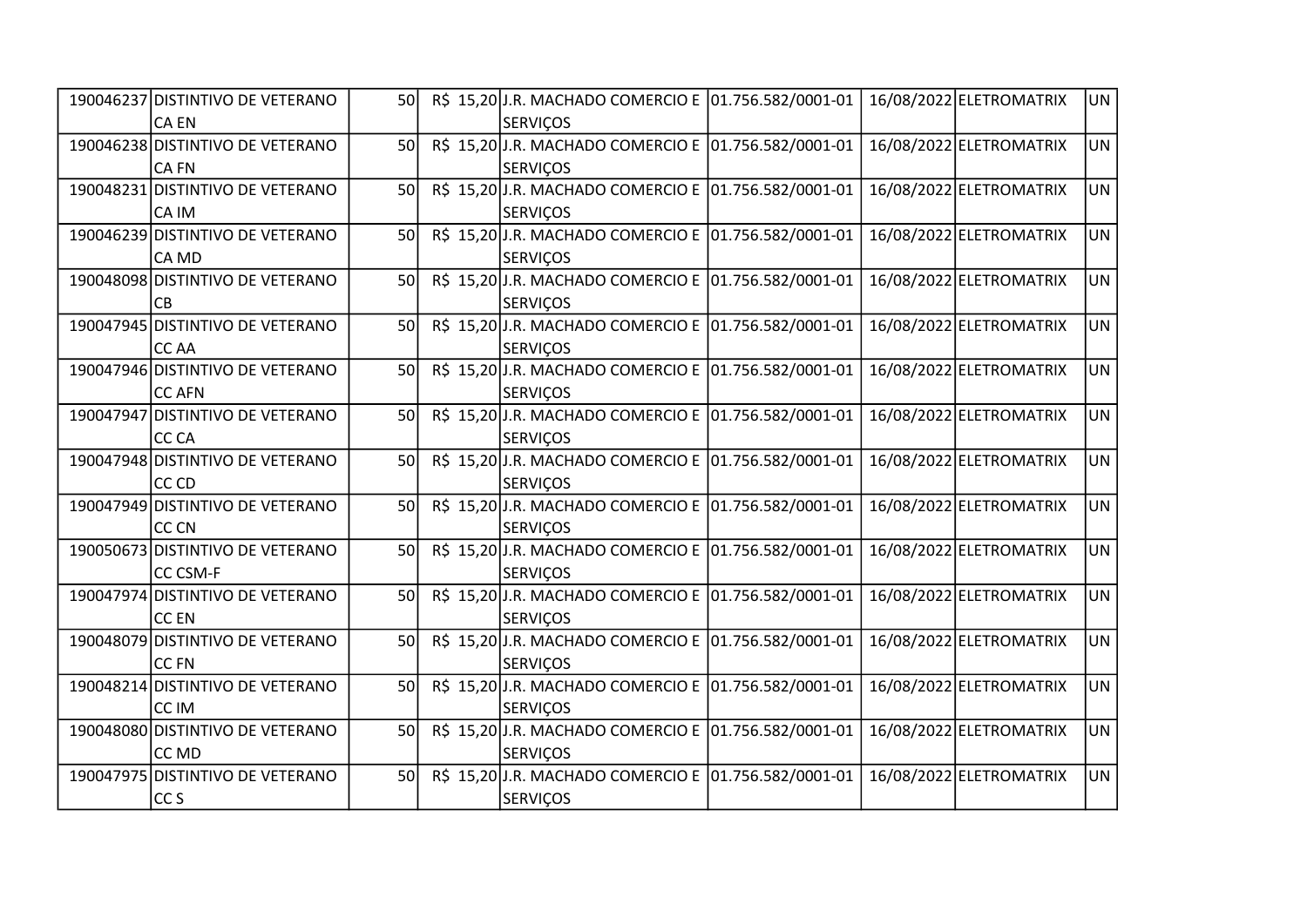| 190047976 DISTINTIVO DE VETERANO | 50              |  | R\$ 15,20 J.R. MACHADO COMERCIO E 01.756.582/0001-01 |  | 16/08/2022 ELETROMATRIX | UN        |
|----------------------------------|-----------------|--|------------------------------------------------------|--|-------------------------|-----------|
| ICC T                            |                 |  | <b>SERVIÇOS</b>                                      |  |                         |           |
| 190048068 DISTINTIVO DE VETERANO | 50              |  | R\$ 15,20 J.R. MACHADO COMERCIO E 01.756.582/0001-01 |  | 16/08/2022 ELETROMATRIX | UN        |
| CF AA                            |                 |  | <b>SERVIÇOS</b>                                      |  |                         |           |
| 190048069 DISTINTIVO DE VETERANO | 50              |  | R\$ 15,20 J.R. MACHADO COMERCIO E 01.756.582/0001-01 |  | 16/08/2022 ELETROMATRIX | <b>UN</b> |
| <b>CF AFN</b>                    |                 |  | <b>SERVIÇOS</b>                                      |  |                         |           |
| 190048230 DISTINTIVO DE VETERANO | 50              |  | R\$ 15,20 J.R. MACHADO COMERCIO E 01.756.582/0001-01 |  | 16/08/2022 ELETROMATRIX | <b>UN</b> |
| CF CA                            |                 |  | <b>SERVIÇOS</b>                                      |  |                         |           |
| 190047934 DISTINTIVO DE VETERANO | 50l             |  | R\$ 15,20 J.R. MACHADO COMERCIO E 01.756.582/0001-01 |  | 16/08/2022 ELETROMATRIX | UN        |
| CF CD                            |                 |  | <b>SERVIÇOS</b>                                      |  |                         |           |
| 190048075 DISTINTIVO DE VETERANO | 50              |  | R\$ 15,20 J.R. MACHADO COMERCIO E 01.756.582/0001-01 |  | 16/08/2022 ELETROMATRIX | <b>UN</b> |
| CF CN                            |                 |  | <b>SERVIÇOS</b>                                      |  |                         |           |
| 190050698 DISTINTIVO DE VETERANO | 50 <sup>1</sup> |  | R\$ 15,20 J.R. MACHADO COMERCIO E 01.756.582/0001-01 |  | 16/08/2022 ELETROMATRIX | <b>UN</b> |
| CF CSM-F                         |                 |  | <b>SERVIÇOS</b>                                      |  |                         |           |
| 190048076 DISTINTIVO DE VETERANO | 50l             |  | R\$ 15,20 J.R. MACHADO COMERCIO E 01.756.582/0001-01 |  | 16/08/2022 ELETROMATRIX | UN        |
| CF EN                            |                 |  | <b>SERVIÇOS</b>                                      |  |                         |           |
| 190047939 DISTINTIVO DE VETERANO | 50              |  | R\$ 15,20 J.R. MACHADO COMERCIO E 01.756.582/0001-01 |  | 16/08/2022 ELETROMATRIX | <b>UN</b> |
| CF FN                            |                 |  | <b>SERVIÇOS</b>                                      |  |                         |           |
| 190047940 DISTINTIVO DE VETERANO | 50              |  | R\$ 15,20 J.R. MACHADO COMERCIO E 01.756.582/0001-01 |  | 16/08/2022 ELETROMATRIX | <b>UN</b> |
| <b>CF IM</b>                     |                 |  | <b>SERVIÇOS</b>                                      |  |                         |           |
| 190047941 DISTINTIVO DE VETERANO | 50              |  | R\$ 15,20J.R. MACHADO COMERCIO E 01.756.582/0001-01  |  | 16/08/2022 ELETROMATRIX | UN        |
| CF MD                            |                 |  | <b>SERVIÇOS</b>                                      |  |                         |           |
| 190047942 DISTINTIVO DE VETERANO | 50              |  | R\$ 15,20 J.R. MACHADO COMERCIO E 01.756.582/0001-01 |  | 16/08/2022 ELETROMATRIX | <b>UN</b> |
| CF QC-IM                         |                 |  | <b>SERVIÇOS</b>                                      |  |                         |           |
| 190048078 DISTINTIVO DE VETERANO | 50              |  | R\$ 15,20 J.R. MACHADO COMERCIO E 01.756.582/0001-01 |  | 16/08/2022 ELETROMATRIX | <b>UN</b> |
| CFS                              |                 |  | <b>SERVIÇOS</b>                                      |  |                         |           |
| 190047944 DISTINTIVO DE VETERANO | 100             |  | R\$ 15,20 J.R. MACHADO COMERCIO E 01.756.582/0001-01 |  | 16/08/2022 ELETROMATRIX | UN        |
| CF <sub>T</sub>                  |                 |  | <b>SERVIÇOS</b>                                      |  |                         |           |
| 190046240 DISTINTIVO DE VETERANO | 50              |  | R\$ 15,20 J.R. MACHADO COMERCIO E 01.756.582/0001-01 |  | 16/08/2022 ELETROMATRIX | <b>UN</b> |
| CMG AA                           |                 |  | <b>SERVIÇOS</b>                                      |  |                         |           |
| 190046241 DISTINTIVO DE VETERANO | 50              |  | R\$ 15,20 J.R. MACHADO COMERCIO E 01.756.582/0001-01 |  | 16/08/2022 ELETROMATRIX | UN        |
| <b>CMG AFN</b>                   |                 |  | <b>SERVIÇOS</b>                                      |  |                         |           |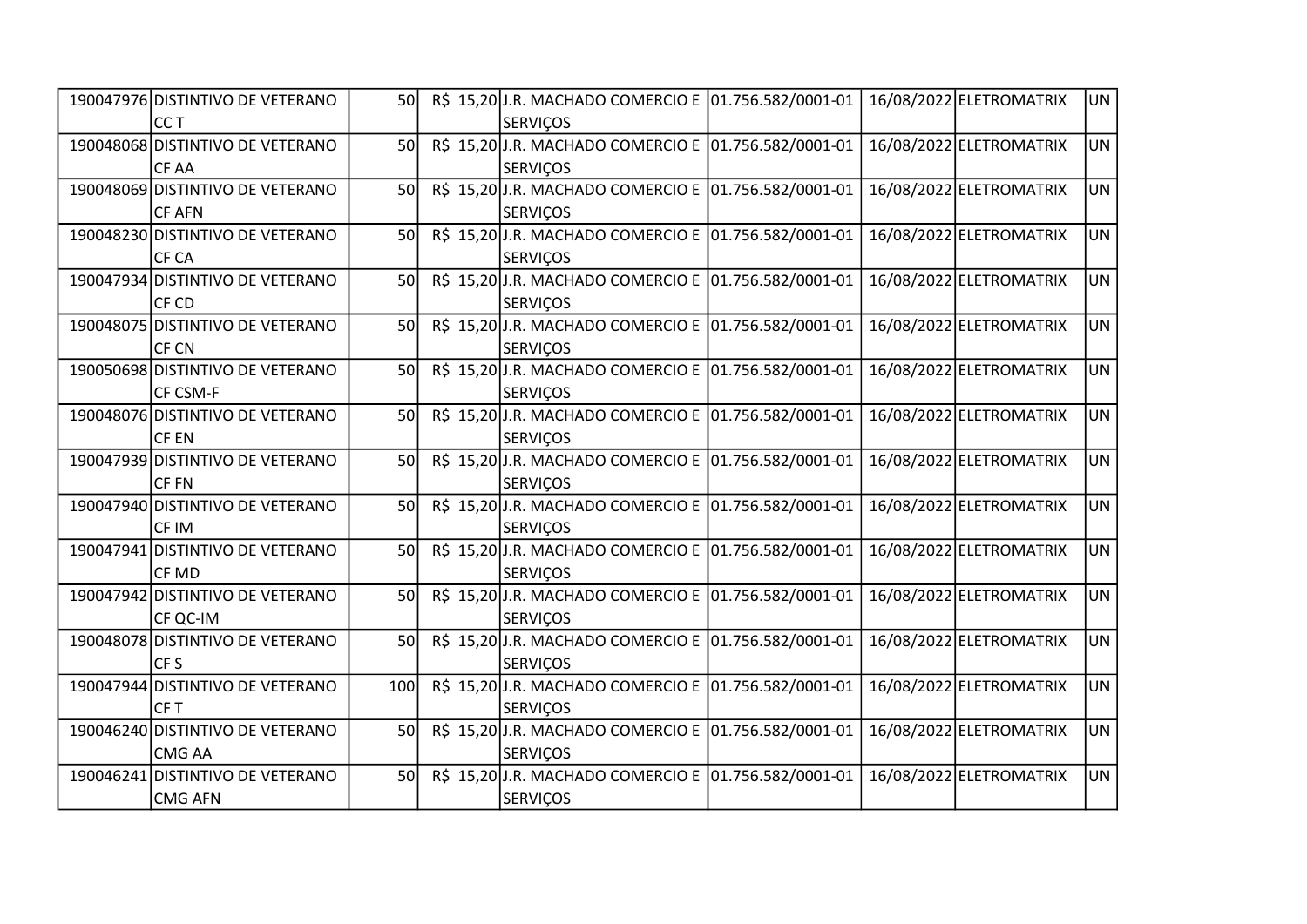| 190048229 DISTINTIVO DE VETERANO | 200 |  | R\$ 15,20 J.R. MACHADO COMERCIO E 01.756.582/0001-01 |  | 16/08/2022 ELETROMATRIX | <b>UN</b> |
|----------------------------------|-----|--|------------------------------------------------------|--|-------------------------|-----------|
| <b>CMG CA</b>                    |     |  | <b>SERVIÇOS</b>                                      |  |                         |           |
| 190046216 DISTINTIVO DE VETERANO | 50  |  | R\$ 15,20 J.R. MACHADO COMERCIO E 01.756.582/0001-01 |  | 16/08/2022 ELETROMATRIX | UN        |
| <b>CMG CD</b>                    |     |  | <b>SERVIÇOS</b>                                      |  |                         |           |
| 190046217 DISTINTIVO DE VETERANO | 50  |  | R\$ 15,20 J.R. MACHADO COMERCIO E 01.756.582/0001-01 |  | 16/08/2022 ELETROMATRIX | <b>UN</b> |
| <b>CMG CN</b>                    |     |  | <b>SERVIÇOS</b>                                      |  |                         |           |
| 190050702 DISTINTIVO DE VETERANO | 50  |  | R\$ 15,20 J.R. MACHADO COMERCIO E 01.756.582/0001-01 |  | 16/08/2022 ELETROMATRIX | <b>UN</b> |
| <b>CMG CSM-F</b>                 |     |  | <b>SERVIÇOS</b>                                      |  |                         |           |
| 190046218 DISTINTIVO DE VETERANO | 50l |  | R\$ 15,20 J.R. MACHADO COMERCIO E 01.756.582/0001-01 |  | 16/08/2022 ELETROMATRIX | <b>UN</b> |
| <b>CMG EN</b>                    |     |  | <b>SERVIÇOS</b>                                      |  |                         |           |
| 190046242 DISTINTIVO DE VETERANO | 50  |  | R\$ 15,20 J.R. MACHADO COMERCIO E 01.756.582/0001-01 |  | 16/08/2022 ELETROMATRIX | <b>UN</b> |
| <b>CMG FN</b>                    |     |  | <b>SERVIÇOS</b>                                      |  |                         |           |
| 190046219 DISTINTIVO DE VETERANO | 100 |  | R\$ 15,20 J.R. MACHADO COMERCIO E 01.756.582/0001-01 |  | 16/08/2022 ELETROMATRIX | <b>UN</b> |
| <b>CMG IM</b>                    |     |  | <b>SERVIÇOS</b>                                      |  |                         |           |
| 190046243 DISTINTIVO DE VETERANO | 50  |  | R\$ 15,20J.R. MACHADO COMERCIO E 01.756.582/0001-01  |  | 16/08/2022 ELETROMATRIX | <b>UN</b> |
| CMG MD                           |     |  | <b>SERVIÇOS</b>                                      |  |                         |           |
| 190047931 DISTINTIVO DE VETERANO | 50  |  | R\$ 15,20 J.R. MACHADO COMERCIO E 01.756.582/0001-01 |  | 16/08/2022 ELETROMATRIX | <b>UN</b> |
| CMG <sub>S</sub>                 |     |  | <b>SERVIÇOS</b>                                      |  |                         |           |
| 190047932 DISTINTIVO DE VETERANO | 100 |  | R\$ 15,20 J.R. MACHADO COMERCIO E 01.756.582/0001-01 |  | 16/08/2022 ELETROMATRIX | <b>UN</b> |
| <b>CMGT</b>                      |     |  | <b>SERVIÇOS</b>                                      |  |                         |           |
| 190047950 DISTINTIVO DE VETERANO | 50  |  | R\$ 15,20 J.R. MACHADO COMERCIO E 01.756.582/0001-01 |  | 16/08/2022 ELETROMATRIX | <b>UN</b> |
| MN/SD                            |     |  | <b>SERVIÇOS</b>                                      |  |                         |           |
| 190048094 DISTINTIVO DE VETERANO | 800 |  | R\$ 15,20 J.R. MACHADO COMERCIO E 01.756.582/0001-01 |  | 16/08/2022 ELETROMATRIX | <b>UN</b> |
| <b>SO</b>                        |     |  | <b>SERVIÇOS</b>                                      |  |                         |           |
| 190046229 DISTINTIVO DE VETERANO | 500 |  | R\$ 15,20 J.R. MACHADO COMERCIO E 01.756.582/0001-01 |  | 16/08/2022 ELETROMATRIX | <b>UN</b> |
| VA CA                            |     |  | <b>SERVIÇOS</b>                                      |  |                         |           |
| 190046235 DISTINTIVO DE VETERANO | 50  |  | R\$ 15,20 J.R. MACHADO COMERCIO E 01.756.582/0001-01 |  | 16/08/2022 ELETROMATRIX | <b>UN</b> |
| VA EN                            |     |  | <b>SERVIÇOS</b>                                      |  |                         |           |
| 190046233 DISTINTIVO DE VETERANO | 50  |  | R\$ 15,20 J.R. MACHADO COMERCIO E 01.756.582/0001-01 |  | 16/08/2022 ELETROMATRIX | <b>UN</b> |
| <b>VAFN</b>                      |     |  | <b>SERVIÇOS</b>                                      |  |                         |           |
| 190046232 DISTINTIVO DE VETERANO | 50  |  | R\$ 15,20 J.R. MACHADO COMERCIO E 01.756.582/0001-01 |  | 16/08/2022 ELETROMATRIX | <b>UN</b> |
| VA IM                            |     |  | <b>SERVIÇOS</b>                                      |  |                         |           |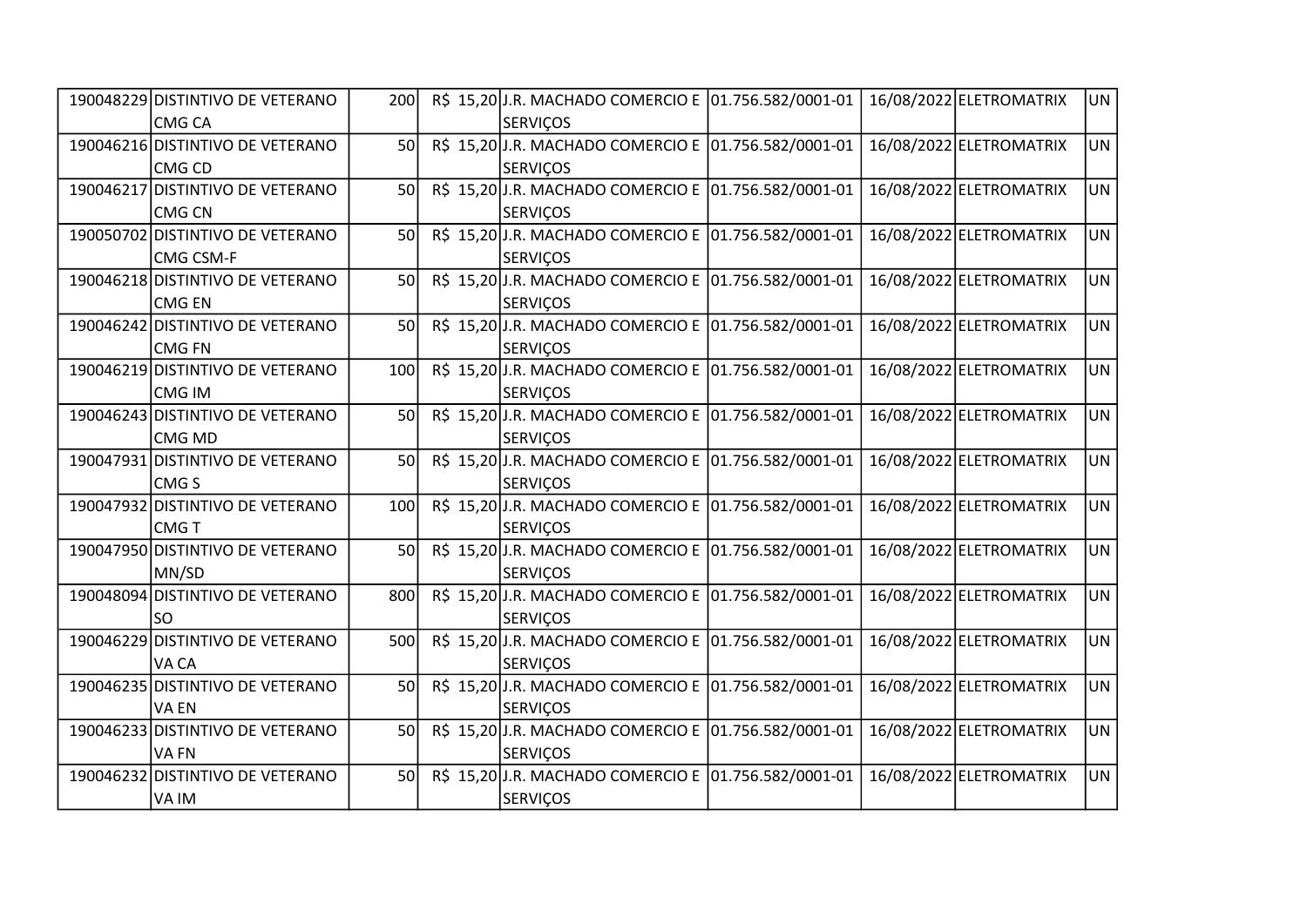| 190046234 DISTINTIVO DE VETERANO   | <b>50</b> |  | R\$ 15,20 J.R. MACHADO COMERCIO E 01.756.582/0001-01 |                    |                    | 16/08/2022 ELETROMATRIX   | UN        |
|------------------------------------|-----------|--|------------------------------------------------------|--------------------|--------------------|---------------------------|-----------|
| VA MD                              |           |  | <b>SERVIÇOS</b>                                      |                    |                    |                           |           |
| 190016909 DISTINTIVO DIREÇÃO       | 750       |  | R\$ 23,60 ETMETAL                                    | 34.015.669/0001-79 | 16/08/2022 ETMETAL |                           | <b>UN</b> |
| DOURADO                            |           |  |                                                      |                    |                    |                           |           |
| 190016910 DISTINTIVO DIREÇÃO       | 500       |  | R\$ 23,30 ETMETAL                                    | 34.015.669/0001-79 | 16/08/2022 ETMETAL |                           | <b>UN</b> |
| PRATEADO                           |           |  |                                                      |                    |                    |                           |           |
| 190016889 DISTINTIVO               | 50        |  | R\$ 34,51 NOVA FORMALTA                              | 14.550.838/0001-63 | 16/08/2022 PRÓPRIA |                           | <b>UN</b> |
| <b>MERGULHADOR COMBATE</b>         |           |  | <b>INDÚSTRIA E COMÉRCIO DE</b>                       |                    |                    |                           |           |
|                                    |           |  | MATERIAIS MILITARES LTDA-                            |                    |                    |                           |           |
| 190047736 DISTINTIVO OPERATIVO OF  | 800       |  | R\$ 17,00 INASEG INDUSTRIA                           | 23.179.204/0001-37 |                    | 16/08/2022 ZIGH INDUSTRIA | <b>UN</b> |
| <b>SUPERFÍCIE</b>                  |           |  | <b>NACIONAL DE</b>                                   |                    |                    | E COMERCIO                |           |
|                                    |           |  | <b>EQUIPAMENTOS DE</b>                               |                    |                    | <b>CONFECCAO</b>          |           |
| 190016893 DISTINTIVO SUBESP        | 1.000     |  | R\$ 20,00 INASEG INDUSTRIA                           | 23.179.204/0001-37 | 16/08/2022 INASEG  |                           | <b>UN</b> |
| <b>AVIACAO</b>                     |           |  | <b>NACIONAL DE</b>                                   |                    |                    |                           |           |
|                                    |           |  | <b>EQUIPAMENTOS DE</b>                               |                    |                    |                           |           |
| 190048072 DISTINTIVO DE VETERANO   | 50        |  | R\$ 15,20 J.R. MACHADO COMERCIO E 01.756.582/0001-01 |                    |                    | 16/08/2022 ELETROMATRIX   | <b>UN</b> |
| <b>CT QC-CA</b>                    |           |  | <b>SERVIÇOS</b>                                      |                    |                    |                           |           |
| 190050622 DISTINTIVO DE VETERANO   | 50        |  | R\$ 15,20 J.R. MACHADO COMERCIO E 01.756.582/0001-01 |                    |                    | 16/08/2022 ELETROMATRIX   | <b>UN</b> |
| <b>CT QC-EN</b>                    |           |  | <b>SERVIÇOS</b>                                      |                    |                    |                           |           |
| 190048073 DISTINTIVO DE VETERANO   | 50        |  | R\$ 15,20J.R. MACHADO COMERCIO E 01.756.582/0001-01  |                    |                    | 16/08/2022 ELETROMATRIX   | <b>UN</b> |
| CT QC-FN                           |           |  | <b>SERVIÇOS</b>                                      |                    |                    |                           |           |
| 190047936 DISTINTIVO DE VETERANO   | 50        |  | R\$ 15,20 J.R. MACHADO COMERCIO E 01.756.582/0001-01 |                    |                    | 16/08/2022 ELETROMATRIX   | <b>UN</b> |
| CT QC-IM                           |           |  | <b>SERVIÇOS</b>                                      |                    |                    |                           |           |
| 190048232 DISTINTIVO DE VETERANO   | 50        |  | R\$ 15,20 J.R. MACHADO COMERCIO E 01.756.582/0001-01 |                    |                    | 16/08/2022 ELETROMATRIX   | <b>UN</b> |
| CTS                                |           |  | <b>SERVIÇOS</b>                                      |                    |                    |                           |           |
| 190047935 DISTINTIVO DE VETERANO   | 50        |  | R\$ 15,20J.R. MACHADO COMERCIO E 01.756.582/0001-01  |                    |                    | 16/08/2022 ELETROMATRIX   | <b>UN</b> |
| ICT T                              |           |  | <b>SERVIÇOS</b>                                      |                    |                    |                           |           |
| 190018457 FIVELA C/ FECHO P/ TALIM | 2.400     |  | R\$ 50,00 J.R. MACHADO COMERCIO E 01.756.582/0001-01 |                    |                    | 16/08/2022 ELETROMATRIX   | <b>UN</b> |
| 40 MM                              |           |  | <b>SERVIÇOS</b>                                      |                    |                    |                           |           |
| 190016676 FIVELA PARA CINTO        | 111.300   |  | R\$ 12,00 INASEG INDUSTRIA                           | 23.179.204/0001-37 | 16/08/2022 INASEG  |                           | <b>UN</b> |
|                                    |           |  | <b>NACIONAL DE</b>                                   |                    |                    |                           |           |
|                                    |           |  | <b>EQUIPAMENTOS DE</b>                               |                    |                    |                           |           |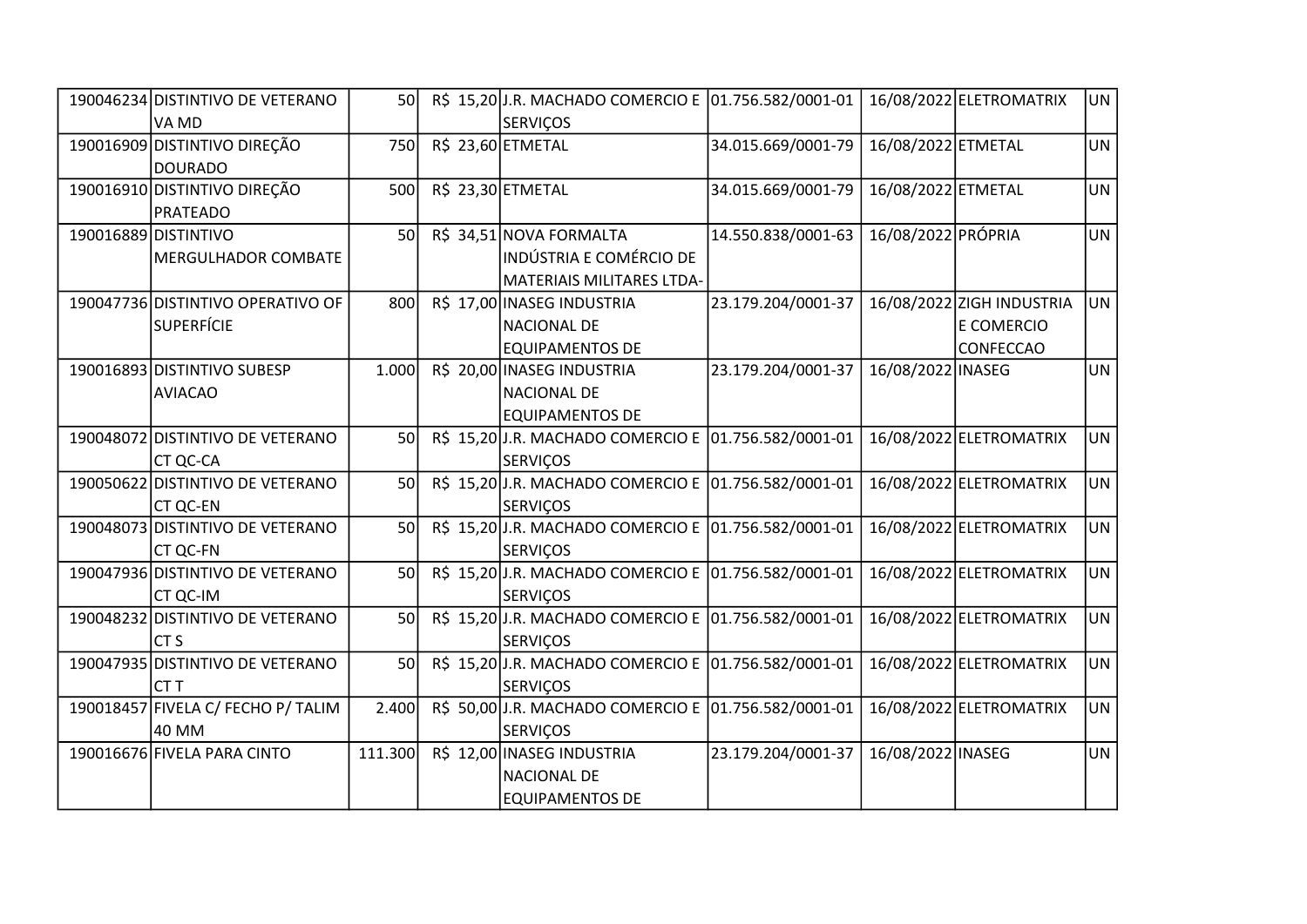| 190018451 ILHÓS PARA TALIM         | 15.000     | R\$180,00 J.R. MACHADO COMERCIO E 01.756.582/0001-01 |                    |                   | 16/08/2022 ELETROMATRIX | UN        |
|------------------------------------|------------|------------------------------------------------------|--------------------|-------------------|-------------------------|-----------|
|                                    |            | <b>SERVIÇOS</b>                                      |                    |                   |                         |           |
| 190051487 INSÍGNIA DE GORRO 1SG    | 4.000      | R\$ 11,80 J.R. MACHADO COMERCIO E 01.756.582/0001-01 |                    |                   | 16/08/2022 ELETROMATRIX | <b>UN</b> |
|                                    |            | <b>SERVIÇOS</b>                                      |                    |                   |                         |           |
| 190051486 INSÍGNIA DE GORRO 2SG    | 4.500      | R\$ 11,80J.R. MACHADO COMERCIO E 01.756.582/0001-01  |                    |                   | 16/08/2022 ELETROMATRIX | <b>UN</b> |
|                                    |            | <b>SERVIÇOS</b>                                      |                    |                   |                         |           |
| 190051485 INSÍGNIA DE GORRO 3SG    | 5.000      | R\$ 11,80 J.R. MACHADO COMERCIO E 01.756.582/0001-01 |                    |                   | 16/08/2022 ELETROMATRIX | <b>UN</b> |
|                                    |            | <b>SERVICOS</b>                                      |                    |                   |                         |           |
| 190017571 INSÍGNIA GOLA DIST 1T    | 6.250      | R\$ 10,00 INASEG INDUSTRIA                           | 23.179.204/0001-37 | 16/08/2022 INASEG |                         | <b>UN</b> |
|                                    |            | <b>NACIONAL DE</b>                                   |                    |                   |                         |           |
|                                    |            | <b>EQUIPAMENTOS DE</b>                               |                    |                   |                         |           |
| 190017343 INSÍGNIA GOLA DIST 1T-CA | <b>750</b> | R\$ 10,00 INASEG INDUSTRIA                           | 23.179.204/0001-37 | 16/08/2022 INASEG |                         | <b>UN</b> |
|                                    |            | <b>NACIONAL DE</b>                                   |                    |                   |                         |           |
|                                    |            | <b>EQUIPAMENTOS DE</b>                               |                    |                   |                         |           |
| 190017572 INSÍGNIA GOLA DIST 2T    | 2.750      | R\$ 10,00 INASEG INDUSTRIA                           | 23.179.204/0001-37 | 16/08/2022 INASEG |                         | <b>UN</b> |
|                                    |            | <b>NACIONAL DE</b>                                   |                    |                   |                         |           |
|                                    |            | <b>EQUIPAMENTOS DE</b>                               |                    |                   |                         |           |
| 190017349 INSÍGNIA GOLA DIST 2T-CA | 1.000      | R\$ 10,00 INASEG INDUSTRIA                           | 23.179.204/0001-37 | 16/08/2022 INASEG |                         | <b>UN</b> |
|                                    |            | <b>NACIONAL DE</b>                                   |                    |                   |                         |           |
|                                    |            | <b>EQUIPAMENTOS DE</b>                               |                    |                   |                         |           |
| 190017711 INSÍGNIA GOLA DIST AA    | 1.000      | R\$ 10,00 INASEG INDUSTRIA                           | 23.179.204/0001-37 | 16/08/2022 INASEG |                         | <b>UN</b> |
|                                    |            | <b>NACIONAL DE</b>                                   |                    |                   |                         |           |
|                                    |            | <b>EQUIPAMENTOS DE</b>                               |                    |                   |                         |           |
| 190017598 INSÍGNIA GOLA DIST AFN   | <b>150</b> | R\$ 10,00 INASEG INDUSTRIA                           | 23.179.204/0001-37 | 16/08/2022 INASEG |                         | <b>UN</b> |
|                                    |            | <b>NACIONAL DE</b>                                   |                    |                   |                         |           |
|                                    |            | <b>EQUIPAMENTOS DE</b>                               |                    |                   |                         |           |
| 190017930 INSÍGNIA GOLA DIST ALTE- | 250        | R\$ 10,00 INASEG INDUSTRIA                           | 23.179.204/0001-37 | 16/08/2022 INASEG |                         | <b>UN</b> |
| <b>ESQ</b>                         |            | <b>NACIONAL DE</b>                                   |                    |                   |                         |           |
|                                    |            | <b>EQUIPAMENTOS DE</b>                               |                    |                   |                         |           |
| 190017932 INSÍGNIA GOLA DIST CALTE | 800        | R\$ 10,00 INASEG INDUSTRIA                           | 23.179.204/0001-37 | 16/08/2022 INASEG |                         | <b>UN</b> |
|                                    |            | <b>NACIONAL DE</b>                                   |                    |                   |                         |           |
|                                    |            | <b>EQUIPAMENTOS DE</b>                               |                    |                   |                         |           |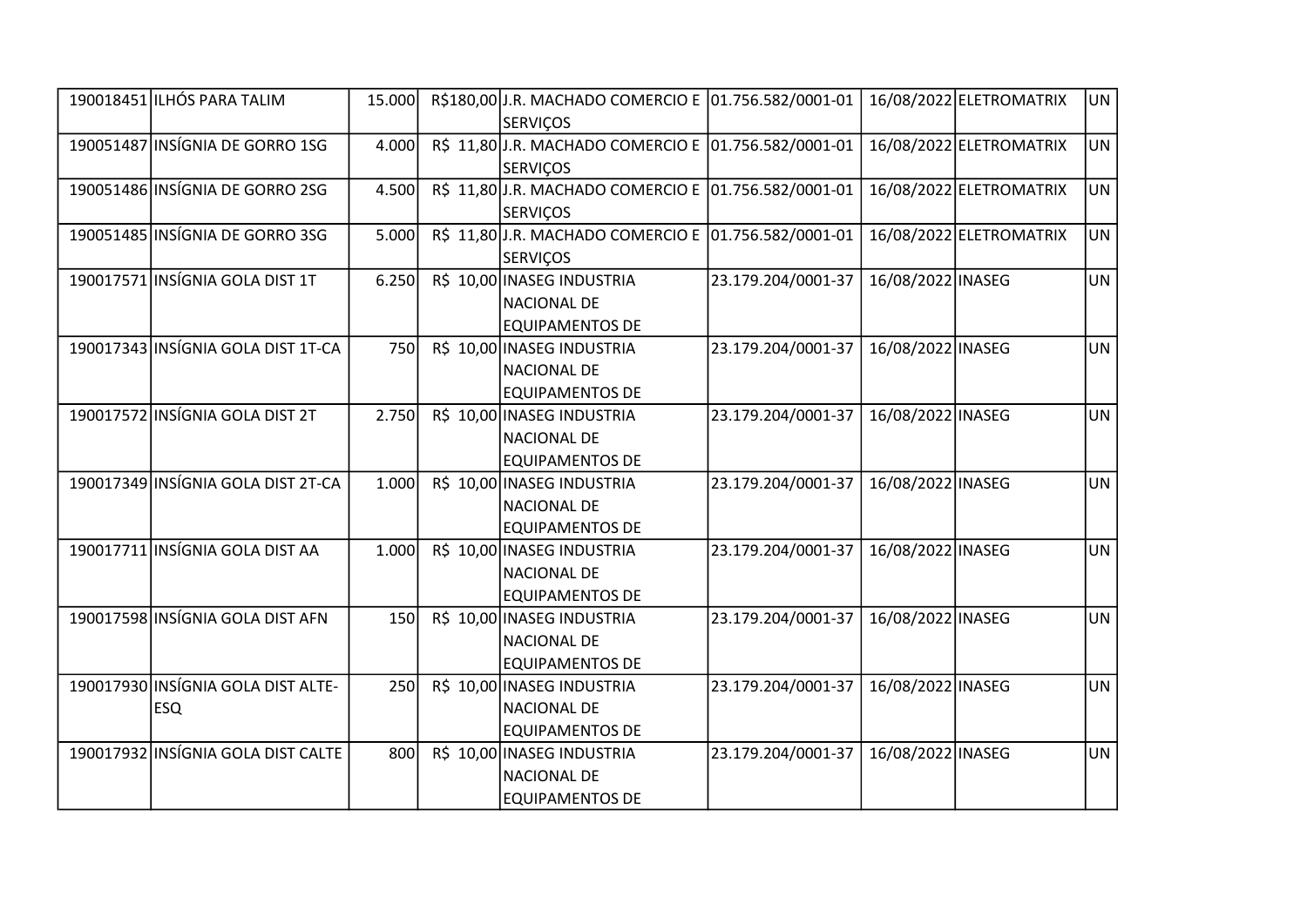| 190017576 INSÍGNIA GOLA DIST       | 100             | R\$ 10,00 INASEG INDUSTRIA | 23.179.204/0001-37 | 16/08/2022 INASEG | UN        |
|------------------------------------|-----------------|----------------------------|--------------------|-------------------|-----------|
| <b>CAPELAO NAVAL</b>               |                 | <b>NACIONAL DE</b>         |                    |                   |           |
|                                    |                 | <b>EQUIPAMENTOS DE</b>     |                    |                   |           |
| 190017274 INSÍGNIA GOLA DIST       | 20 <sup>1</sup> | R\$ 10,00 INASEG INDUSTRIA | 23.179.204/0001-37 | 16/08/2022 INASEG | <b>UN</b> |
| CAPELAO NAVAL CONV                 |                 | <b>NACIONAL DE</b>         |                    |                   |           |
|                                    |                 | <b>EQUIPAMENTOS DE</b>     |                    |                   |           |
| 190017477 INSÍGNIA GOLA DIST CC    | 1.500           | R\$ 10,00 INASEG INDUSTRIA | 23.179.204/0001-37 | 16/08/2022 INASEG | <b>UN</b> |
|                                    |                 | NACIONAL DE                |                    |                   |           |
|                                    |                 | <b>EQUIPAMENTOS DE</b>     |                    |                   |           |
| 190017339 INSÍGNIA GOLA DIST CC-CA | 1.000           | R\$ 10,00 INASEG INDUSTRIA | 23.179.204/0001-37 | 16/08/2022 INASEG | <b>UN</b> |
|                                    |                 | <b>NACIONAL DE</b>         |                    |                   |           |
|                                    |                 | <b>EQUIPAMENTOS DE</b>     |                    |                   |           |
| 190017575 INSÍGNIA GOLA DIST CD    | 200             | R\$ 10,00 INASEG INDUSTRIA | 23.179.204/0001-37 | 16/08/2022 INASEG | <b>UN</b> |
|                                    |                 | <b>NACIONAL DE</b>         |                    |                   |           |
|                                    |                 | <b>EQUIPAMENTOS DE</b>     |                    |                   |           |
| 190017858 INSÍGNIA GOLA DIST CD-   | 350             | R\$ 10,00 INASEG INDUSTRIA | 23.179.204/0001-37 | 16/08/2022 INASEG | <b>UN</b> |
| <b>SM CONV</b>                     |                 | <b>NACIONAL DE</b>         |                    |                   |           |
|                                    |                 | <b>EQUIPAMENTOS DE</b>     |                    |                   |           |
| 190017350 INSÍGNIA GOLA DIST CF    | 1.000           | R\$ 10,00 INASEG INDUSTRIA | 23.179.204/0001-37 | 16/08/2022 INASEG | <b>UN</b> |
|                                    |                 | <b>NACIONAL DE</b>         |                    |                   |           |
|                                    |                 | <b>EQUIPAMENTOS DE</b>     |                    |                   |           |
| 190017332 INSÍGNIA GOLA DIST CF-CA | 1.250           | R\$ 10,00 INASEG INDUSTRIA | 23.179.204/0001-37 | 16/08/2022 INASEG | <b>UN</b> |
|                                    |                 | <b>NACIONAL DE</b>         |                    |                   |           |
|                                    |                 | <b>EQUIPAMENTOS DE</b>     |                    |                   |           |
| 190016915 INSÍGNIA GOLA DIST CMG   | 1.000           | R\$ 10,00 INASEG INDUSTRIA | 23.179.204/0001-37 | 16/08/2022 INASEG | UN        |
|                                    |                 | <b>NACIONAL DE</b>         |                    |                   |           |
|                                    |                 | <b>EQUIPAMENTOS DE</b>     |                    |                   |           |
| 190017933 INSÍGNIA GOLA DIST CMG-  | 1.250           | R\$ 10,00 INASEG INDUSTRIA | 23.179.204/0001-37 | 16/08/2022 INASEG | <b>UN</b> |
| CA                                 |                 | <b>NACIONAL DE</b>         |                    |                   |           |
|                                    |                 | <b>EQUIPAMENTOS DE</b>     |                    |                   |           |
| 190017105 INSÍGNIA GOLA DIST CN 1  | 2.750           | R\$ 10,00 INASEG INDUSTRIA | 23.179.204/0001-37 | 16/08/2022 INASEG | <b>UN</b> |
| <b>ANO</b>                         |                 | <b>NACIONAL DE</b>         |                    |                   |           |
|                                    |                 | <b>EQUIPAMENTOS DE</b>     |                    |                   |           |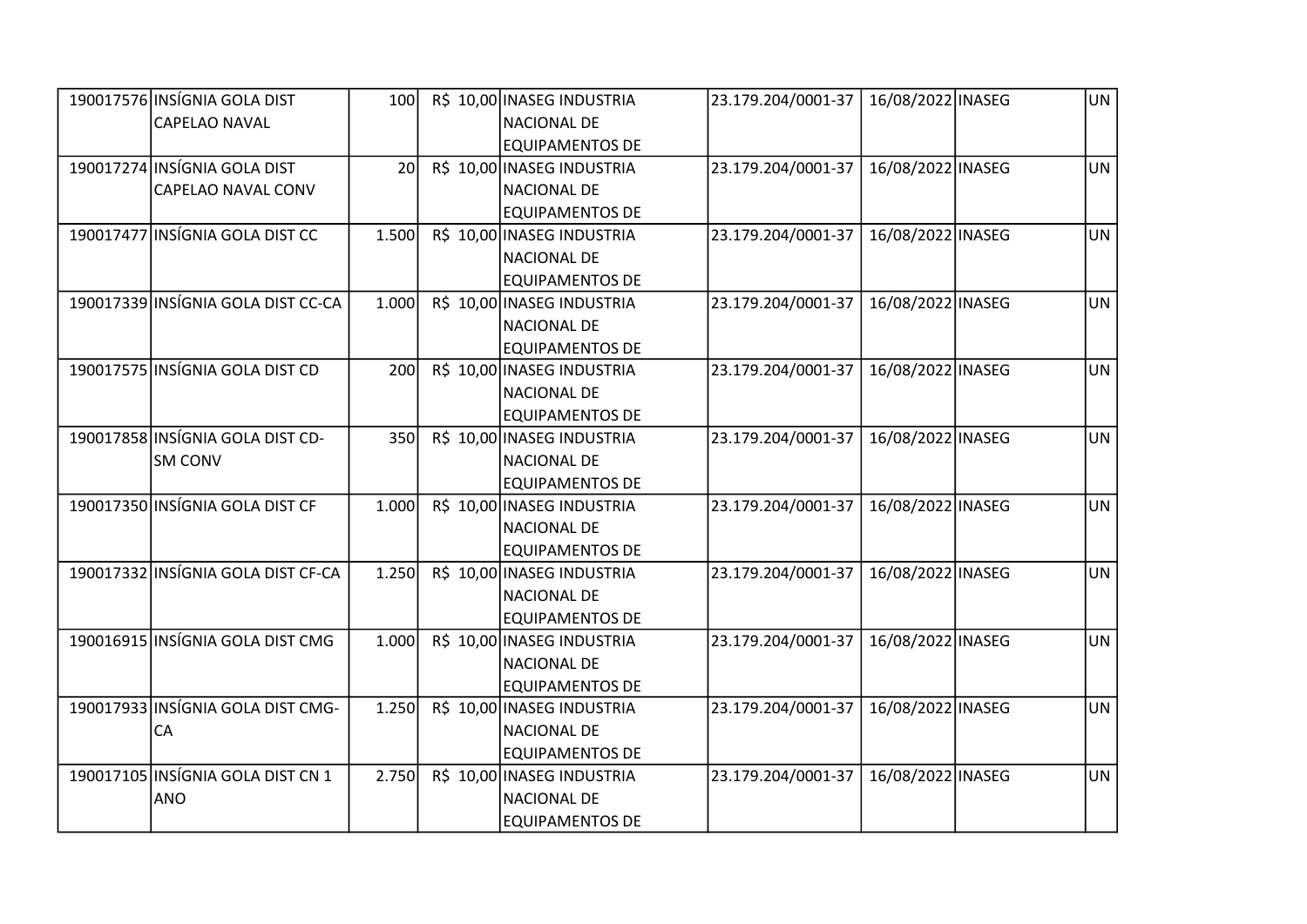| 190016916 INSÍGNIA GOLA DIST CN 2  | 4.250      | R\$ 10,00 INASEG INDUSTRIA | 23.179.204/0001-37 | 16/08/2022 INASEG | UN        |
|------------------------------------|------------|----------------------------|--------------------|-------------------|-----------|
| ANO                                |            | <b>NACIONAL DE</b>         |                    |                   |           |
|                                    |            | <b>EQUIPAMENTOS DE</b>     |                    |                   |           |
| 190016917 INSÍGNIA GOLA DIST CN 3  | 2.500      | R\$ 10,00 INASEG INDUSTRIA | 23.179.204/0001-37 | 16/08/2022 INASEG | <b>UN</b> |
| <b>ANO</b>                         |            | NACIONAL DE                |                    |                   |           |
|                                    |            | <b>EQUIPAMENTOS DE</b>     |                    |                   |           |
| 190017570 INSÍGNIA GOLA DIST CT    | 3.250      | R\$ 10,00 INASEG INDUSTRIA | 23.179.204/0001-37 | 16/08/2022 INASEG | <b>UN</b> |
|                                    |            | NACIONAL DE                |                    |                   |           |
|                                    |            | <b>EQUIPAMENTOS DE</b>     |                    |                   |           |
| 190017569 INSÍGNIA GOLA DIST CT-CA | 1.500      | R\$ 10,00 INASEG INDUSTRIA | 23.179.204/0001-37 | 16/08/2022 INASEG | <b>UN</b> |
|                                    |            | <b>NACIONAL DE</b>         |                    |                   |           |
|                                    |            | <b>EQUIPAMENTOS DE</b>     |                    |                   |           |
| 190016328 INSÍGNIA GOLA DIST       | 2.250      | R\$ 10,00 INASEG INDUSTRIA | 23.179.204/0001-37 | 16/08/2022 INASEG | <b>UN</b> |
| <b>EFOMM 1 ANO</b>                 |            | <b>NACIONAL DE</b>         |                    |                   |           |
|                                    |            | <b>EQUIPAMENTOS DE</b>     |                    |                   |           |
| 190017025 INSÍGNIA GOLA DIST       | 1.750      | R\$ 10,00 INASEG INDUSTRIA | 23.179.204/0001-37 | 16/08/2022 INASEG | <b>UN</b> |
| <b>EFOMM 2 ANO</b>                 |            | <b>NACIONAL DE</b>         |                    |                   |           |
|                                    |            | <b>EQUIPAMENTOS DE</b>     |                    |                   |           |
| 190017026 INSÍGNIA GOLA DIST       | 2.500      | R\$ 10,00 INASEG INDUSTRIA | 23.179.204/0001-37 | 16/08/2022 INASEG | <b>UN</b> |
| EFOMM 3 ANO                        |            | <b>NACIONAL DE</b>         |                    |                   |           |
|                                    |            | <b>EQUIPAMENTOS DE</b>     |                    |                   |           |
| 190017573 INSÍGNIA GOLA DIST EN    | <b>750</b> | R\$ 10,00 INASEG INDUSTRIA | 23.179.204/0001-37 | 16/08/2022 INASEG | <b>UN</b> |
|                                    |            | <b>NACIONAL DE</b>         |                    |                   |           |
|                                    |            | <b>EQUIPAMENTOS DE</b>     |                    |                   |           |
| 190017261 INSÍGNIA GOLA DIST EN 1  | 2.250      | R\$ 10,00 INASEG INDUSTRIA | 23.179.204/0001-37 | 16/08/2022 INASEG | <b>UN</b> |
| <b>ANO</b>                         |            | <b>NACIONAL DE</b>         |                    |                   |           |
|                                    |            | EQUIPAMENTOS DE            |                    |                   |           |
| 190017262 INSÍGNIA GOLA DIST EN 2  | 2.500      | R\$ 10,00 INASEG INDUSTRIA | 23.179.204/0001-37 | 16/08/2022 INASEG | <b>UN</b> |
| <b>ANO</b>                         |            | <b>NACIONAL DE</b>         |                    |                   |           |
|                                    |            | <b>EQUIPAMENTOS DE</b>     |                    |                   |           |
| 190017263 INSÍGNIA GOLA DIST EN 3  | 2.500      | R\$ 10,00 INASEG INDUSTRIA | 23.179.204/0001-37 | 16/08/2022 INASEG | <b>UN</b> |
| <b>ANO</b>                         |            | <b>NACIONAL DE</b>         |                    |                   |           |
|                                    |            | <b>EQUIPAMENTOS DE</b>     |                    |                   |           |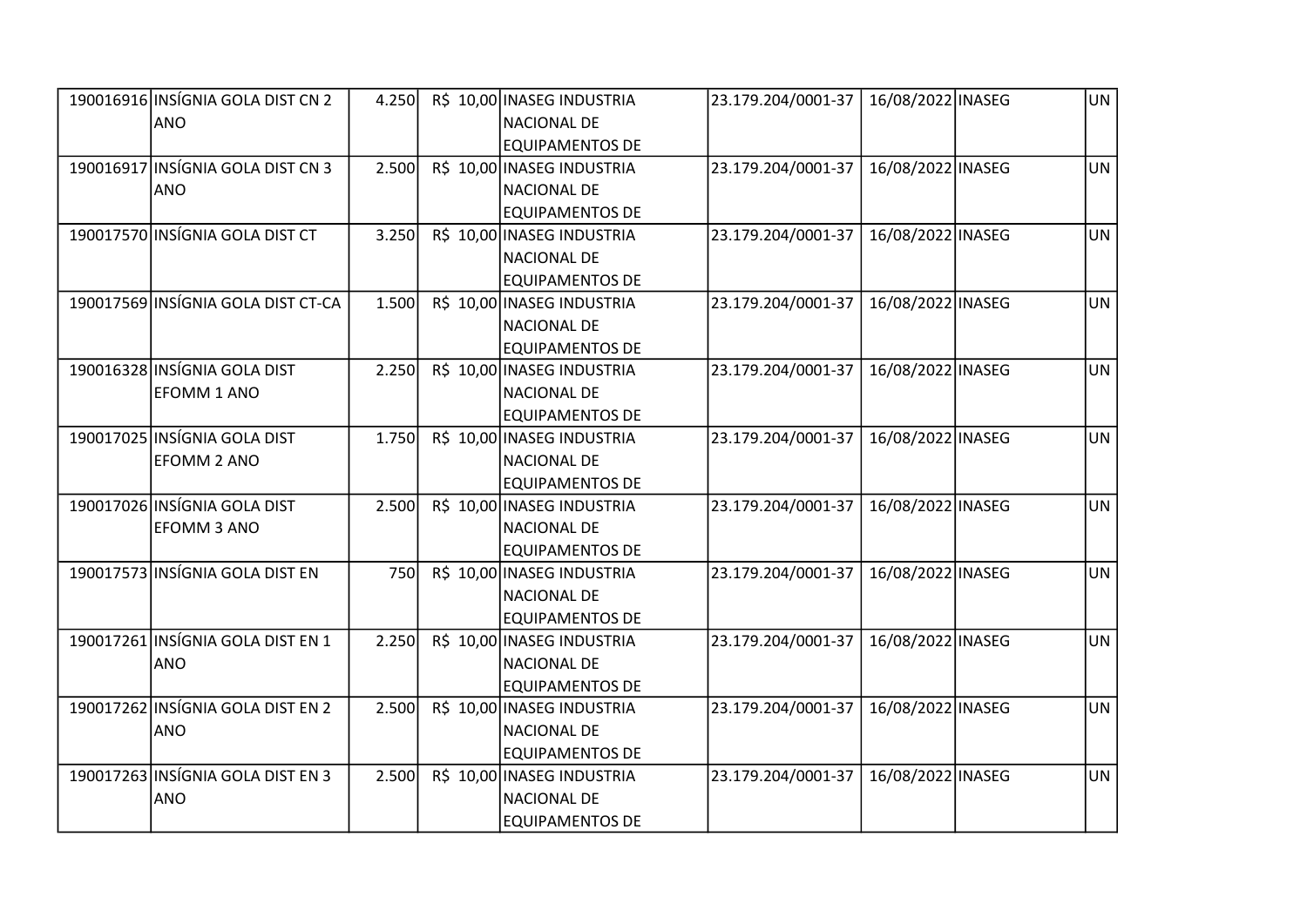| 190017320 INSÍGNIA GOLA DIST EN 4 | 2.000 | R\$ 10,00 INASEG INDUSTRIA | 23.179.204/0001-37 | 16/08/2022 INASEG | UN        |
|-----------------------------------|-------|----------------------------|--------------------|-------------------|-----------|
| ANO                               |       | <b>NACIONAL DE</b>         |                    |                   |           |
|                                   |       | <b>EQUIPAMENTOS DE</b>     |                    |                   |           |
| 190017587 INSÍGNIA GOLA DIST EN   | 100   | R\$ 10,00 INASEG INDUSTRIA | 23.179.204/0001-37 | 16/08/2022 INASEG | <b>UN</b> |
| <b>ALTE</b>                       |       | <b>NACIONAL DE</b>         |                    |                   |           |
|                                   |       | <b>EQUIPAMENTOS DE</b>     |                    |                   |           |
| 190017134 INSÍGNIA GOLA DIST EN-  | 1.000 | R\$ 10,00 INASEG INDUSTRIA | 23.179.204/0001-37 | 16/08/2022 INASEG | <b>UN</b> |
| <b>SM CONV</b>                    |       | <b>NACIONAL DE</b>         |                    |                   |           |
|                                   |       | <b>EQUIPAMENTOS DE</b>     |                    |                   |           |
| 190017383 INSÍGNIA GOLA DIST GM   | 7.000 | R\$ 10,00 INASEG INDUSTRIA | 23.179.204/0001-37 | 16/08/2022 INASEG | <b>UN</b> |
|                                   |       | <b>NACIONAL DE</b>         |                    |                   |           |
|                                   |       | <b>EQUIPAMENTOS DE</b>     |                    |                   |           |
| 190017659 INSÍGNIA GOLA DIST GM-  | 1.750 | R\$ 10,00 INASEG INDUSTRIA | 23.179.204/0001-37 | 16/08/2022 INASEG | <b>UN</b> |
| <b>CA</b>                         |       | <b>NACIONAL DE</b>         |                    |                   |           |
|                                   |       | <b>EQUIPAMENTOS DE</b>     |                    |                   |           |
| 190017038 INSÍGNIA GOLA DIST IM   | 1.500 | R\$ 10,00 INASEG INDUSTRIA | 23.179.204/0001-37 | 16/08/2022 INASEG | <b>UN</b> |
|                                   |       | <b>NACIONAL DE</b>         |                    |                   |           |
|                                   |       | <b>EQUIPAMENTOS DE</b>     |                    |                   |           |
| 190017111 INSÍGNIA GOLA DIST IM-  | 100   | R\$ 10,00 INASEG INDUSTRIA | 23.179.204/0001-37 | 16/08/2022 INASEG | <b>UN</b> |
| <b>ALTE</b>                       |       | <b>NACIONAL DE</b>         |                    |                   |           |
|                                   |       | <b>EQUIPAMENTOS DE</b>     |                    |                   |           |
| 190016920 INSÍGNIA GOLA DIST      | 2.000 | R\$ 10,00 INASEG INDUSTRIA | 23.179.204/0001-37 | 16/08/2022 INASEG | <b>UN</b> |
| MÁQUINA                           |       | <b>NACIONAL DE</b>         |                    |                   |           |
|                                   |       | <b>EQUIPAMENTOS DE</b>     |                    |                   |           |
| 190017574 INSÍGNIA GOLA DIST MD   | 750   | R\$ 10,00 INASEG INDUSTRIA | 23.179.204/0001-37 | 16/08/2022 INASEG | <b>UN</b> |
|                                   |       | <b>NACIONAL DE</b>         |                    |                   |           |
|                                   |       | <b>EQUIPAMENTOS DE</b>     |                    |                   |           |
| 190017109 INSÍGNIA GOLA DIST MD-  | 100   | R\$ 10,00 INASEG INDUSTRIA | 23.179.204/0001-37 | 16/08/2022 INASEG | <b>UN</b> |
| <b>ALTE</b>                       |       | <b>NACIONAL DE</b>         |                    |                   |           |
|                                   |       | <b>EQUIPAMENTOS DE</b>     |                    |                   |           |
| 190017861 INSÍGNIA GOLA DIST MD-  | 1.500 | R\$ 10,00 INASEG INDUSTRIA | 23.179.204/0001-37 | 16/08/2022 INASEG | <b>UN</b> |
| <b>SM CONV</b>                    |       | <b>NACIONAL DE</b>         |                    |                   |           |
|                                   |       | <b>EQUIPAMENTOS DE</b>     |                    |                   |           |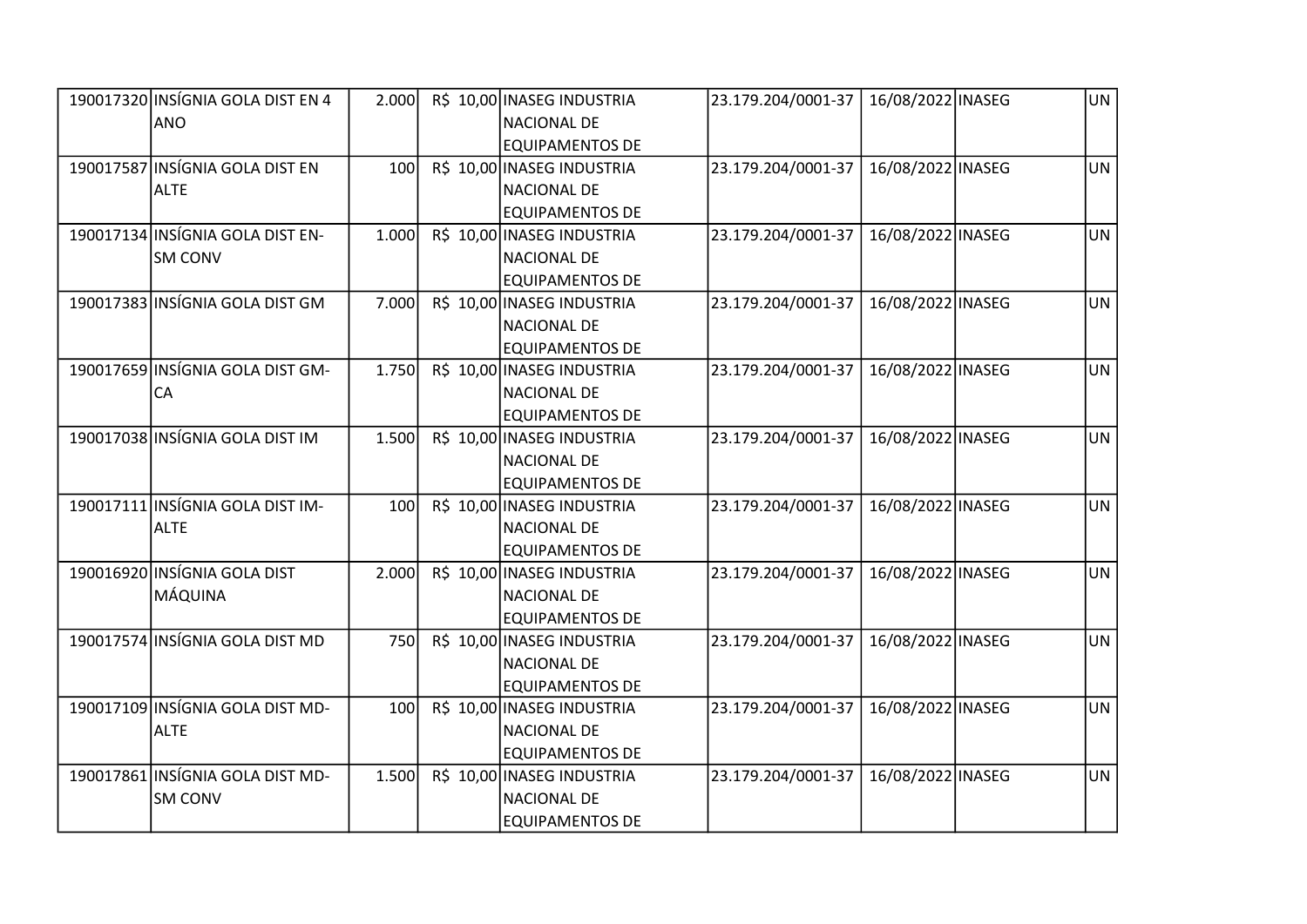| 190081363 INSÍGNIA GOLA DIST       | 1.000  | R\$ 10,00 INASEG INDUSTRIA | 23.179.204/0001-37 | 16/08/2022 INASEG | UN        |
|------------------------------------|--------|----------------------------|--------------------|-------------------|-----------|
| PRATICANTE MÁQUINA                 |        | <b>NACIONAL DE</b>         |                    |                   |           |
|                                    |        | <b>EQUIPAMENTOS DE</b>     |                    |                   |           |
| 190081362 INSÍGNIA GOLA DIST       | 1.250  | R\$ 10,00 INASEG INDUSTRIA | 23.179.204/0001-37 | 16/08/2022 INASEG | <b>UN</b> |
| <b>PRATICANTE NÁUTICA</b>          |        | <b>NACIONAL DE</b>         |                    |                   |           |
|                                    |        | <b>EQUIPAMENTOS DE</b>     |                    |                   |           |
| 190016346 INSÍGNIA GOLA DIST QAS   | 250    | R\$ 10,00 INASEG INDUSTRIA | 23.179.204/0001-37 | 16/08/2022 INASEG | <b>UN</b> |
|                                    |        | <b>NACIONAL DE</b>         |                    |                   |           |
|                                    |        | <b>EQUIPAMENTOS DE</b>     |                    |                   |           |
| 190017577 INSÍGNIA GOLA DIST QC-CA | 200    | R\$ 10,00 INASEG INDUSTRIA | 23.179.204/0001-37 | 16/08/2022 INASEG | <b>UN</b> |
|                                    |        | <b>NACIONAL DE</b>         |                    |                   |           |
|                                    |        | <b>EQUIPAMENTOS DE</b>     |                    |                   |           |
| 190017578 INSÍGNIA GOLA DIST QC-FN | 50     | R\$ 10,00 INASEG INDUSTRIA | 23.179.204/0001-37 | 16/08/2022 INASEG | <b>UN</b> |
|                                    |        | <b>NACIONAL DE</b>         |                    |                   |           |
|                                    |        | <b>EQUIPAMENTOS DE</b>     |                    |                   |           |
| 190017710 INSÍGNIA GOLA DIST QC-IM | 250    | R\$ 10,00 INASEG INDUSTRIA | 23.179.204/0001-37 | 16/08/2022 INASEG | <b>UN</b> |
|                                    |        | <b>NACIONAL DE</b>         |                    |                   |           |
|                                    |        | <b>EQUIPAMENTOS DE</b>     |                    |                   |           |
| 190017118 INSÍGNIA GOLA DIST QT    | 750    | R\$ 10,00 INASEG INDUSTRIA | 23.179.204/0001-37 | 16/08/2022 INASEG | <b>UN</b> |
|                                    |        | <b>NACIONAL DE</b>         |                    |                   |           |
|                                    |        | <b>EQUIPAMENTOS DE</b>     |                    |                   |           |
| 190017270 INSÍGNIA GOLA DIST QT-   | 1.500  | R\$ 10,00 INASEG INDUSTRIA | 23.179.204/0001-37 | 16/08/2022 INASEG | <b>UN</b> |
| CONV                               |        | NACIONAL DE                |                    |                   |           |
|                                    |        | <b>EQUIPAMENTOS DE</b>     |                    |                   |           |
| 190017919 INSÍGNIA GOLA DIST SO-AD | 42.000 | R\$ 10,00 INASEG INDUSTRIA | 23.179.204/0001-37 | 16/08/2022 INASEG | <b>UN</b> |
|                                    |        | <b>NACIONAL DE</b>         |                    |                   |           |
|                                    |        | <b>EQUIPAMENTOS DE</b>     |                    |                   |           |
| 190017663 INSÍGNIA GOLA DIST SO-   | 24.250 | R\$ 10,00 INASEG INDUSTRIA | 23.179.204/0001-37 | 16/08/2022 INASEG | <b>UN</b> |
| AM/AT                              |        | <b>NACIONAL DE</b>         |                    |                   |           |
|                                    |        | <b>EQUIPAMENTOS DE</b>     |                    |                   |           |
| 190017658 INSÍGNIA GOLA DIST SO-AR | 31.750 | R\$ 10,00 INASEG INDUSTRIA | 23.179.204/0001-37 | 16/08/2022 INASEG | <b>UN</b> |
|                                    |        | <b>NACIONAL DE</b>         |                    |                   |           |
|                                    |        | <b>EQUIPAMENTOS DE</b>     |                    |                   |           |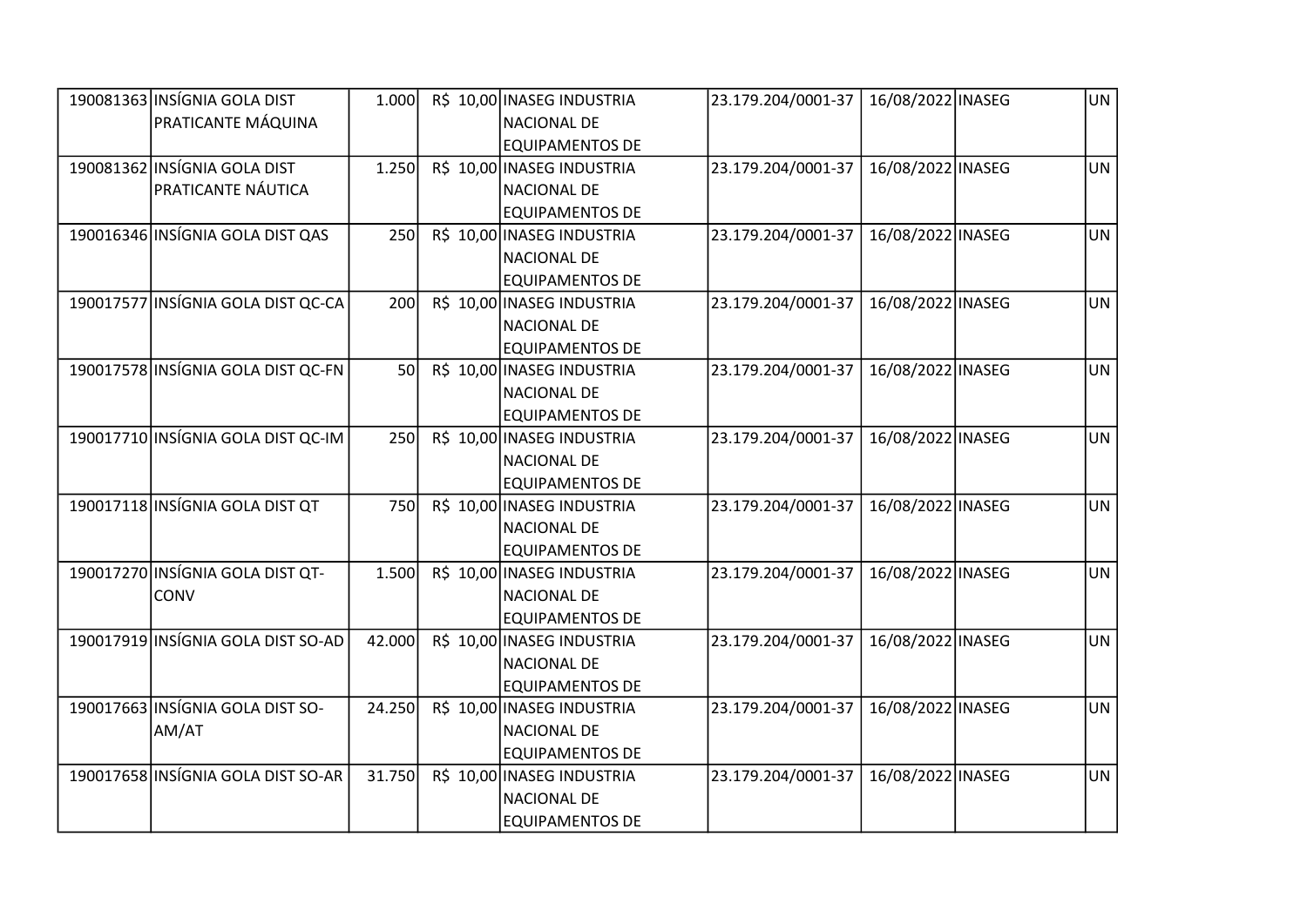| 190017916 INSÍGNIA GOLA DIST SO-AV | 43.250 | R\$ 10,00 INASEG INDUSTRIA | 23.179.204/0001-37 | 16/08/2022 INASEG | UN        |
|------------------------------------|--------|----------------------------|--------------------|-------------------|-----------|
|                                    |        | <b>NACIONAL DE</b>         |                    |                   |           |
|                                    |        | <b>EQUIPAMENTOS DE</b>     |                    |                   |           |
| 190017712 INSÍGNIA GOLA DIST SO-BA | 10.500 | R\$ 10,00 INASEG INDUSTRIA | 23.179.204/0001-37 | 16/08/2022 INASEG | <b>UN</b> |
|                                    |        | <b>NACIONAL DE</b>         |                    |                   |           |
|                                    |        | <b>EQUIPAMENTOS DE</b>     |                    |                   |           |
| 190057427 INSÍGNIA GOLA DIST SO-BD | 1.250  | R\$ 10,00 INASEG INDUSTRIA | 23.179.204/0001-37 | 16/08/2022 INASEG | <b>UN</b> |
|                                    |        | <b>NACIONAL DE</b>         |                    |                   |           |
|                                    |        | <b>EQUIPAMENTOS DE</b>     |                    |                   |           |
| 190017759 INSÍGNIA GOLA DIST SO-CA | 9.750  | R\$ 10,00 INASEG INDUSTRIA | 23.179.204/0001-37 | 16/08/2022 INASEG | <b>UN</b> |
|                                    |        | <b>NACIONAL DE</b>         |                    |                   |           |
|                                    |        | <b>EQUIPAMENTOS DE</b>     |                    |                   |           |
| 190017760 INSÍGNIA GOLA DIST SO-CI | 13.250 | R\$ 10,00 INASEG INDUSTRIA | 23.179.204/0001-37 | 16/08/2022 INASEG | <b>UN</b> |
|                                    |        | <b>NACIONAL DE</b>         |                    |                   |           |
|                                    |        | <b>EQUIPAMENTOS DE</b>     |                    |                   |           |
| 190017713 INSÍGNIA GOLA DIST SO-CN | 28.250 | R\$ 10,00 INASEG INDUSTRIA | 23.179.204/0001-37 | 16/08/2022 INASEG | UN        |
|                                    |        | <b>NACIONAL DE</b>         |                    |                   |           |
|                                    |        | <b>EQUIPAMENTOS DE</b>     |                    |                   |           |
| 190017761 INSÍGNIA GOLA DIST SO-CO | 17.250 | R\$ 10,00 INASEG INDUSTRIA | 23.179.204/0001-37 | 16/08/2022 INASEG | <b>UN</b> |
|                                    |        | <b>NACIONAL DE</b>         |                    |                   |           |
|                                    |        | <b>EQUIPAMENTOS DE</b>     |                    |                   |           |
| 190017714 INSÍGNIA GOLA DIST SO-CP | 8.750  | R\$ 10,00 INASEG INDUSTRIA | 23.179.204/0001-37 | 16/08/2022 INASEG | <b>UN</b> |
|                                    |        | <b>NACIONAL DE</b>         |                    |                   |           |
|                                    |        | <b>EQUIPAMENTOS DE</b>     |                    |                   |           |
| 190017758 INSÍGNIA GOLA DIST SO-CS | 95.250 | R\$ 10,00 INASEG INDUSTRIA | 23.179.204/0001-37 | 16/08/2022 INASEG | <b>UN</b> |
|                                    |        | <b>NACIONAL DE</b>         |                    |                   |           |
|                                    |        | <b>EQUIPAMENTOS DE</b>     |                    |                   |           |
| 190017313 INSÍGNIA GOLA DIST SO-CT | 1.000  | R\$ 10,00 INASEG INDUSTRIA | 23.179.204/0001-37 | 16/08/2022 INASEG | <b>UN</b> |
|                                    |        | <b>NACIONAL DE</b>         |                    |                   |           |
|                                    |        | <b>EQUIPAMENTOS DE</b>     |                    |                   |           |
| 190017664 INSÍGNIA GOLA DIST SO-DT | 11.250 | R\$ 10,00 INASEG INDUSTRIA | 23.179.204/0001-37 | 16/08/2022 INASEG | <b>UN</b> |
|                                    |        | <b>NACIONAL DE</b>         |                    |                   |           |
|                                    |        | <b>EQUIPAMENTOS DE</b>     |                    |                   |           |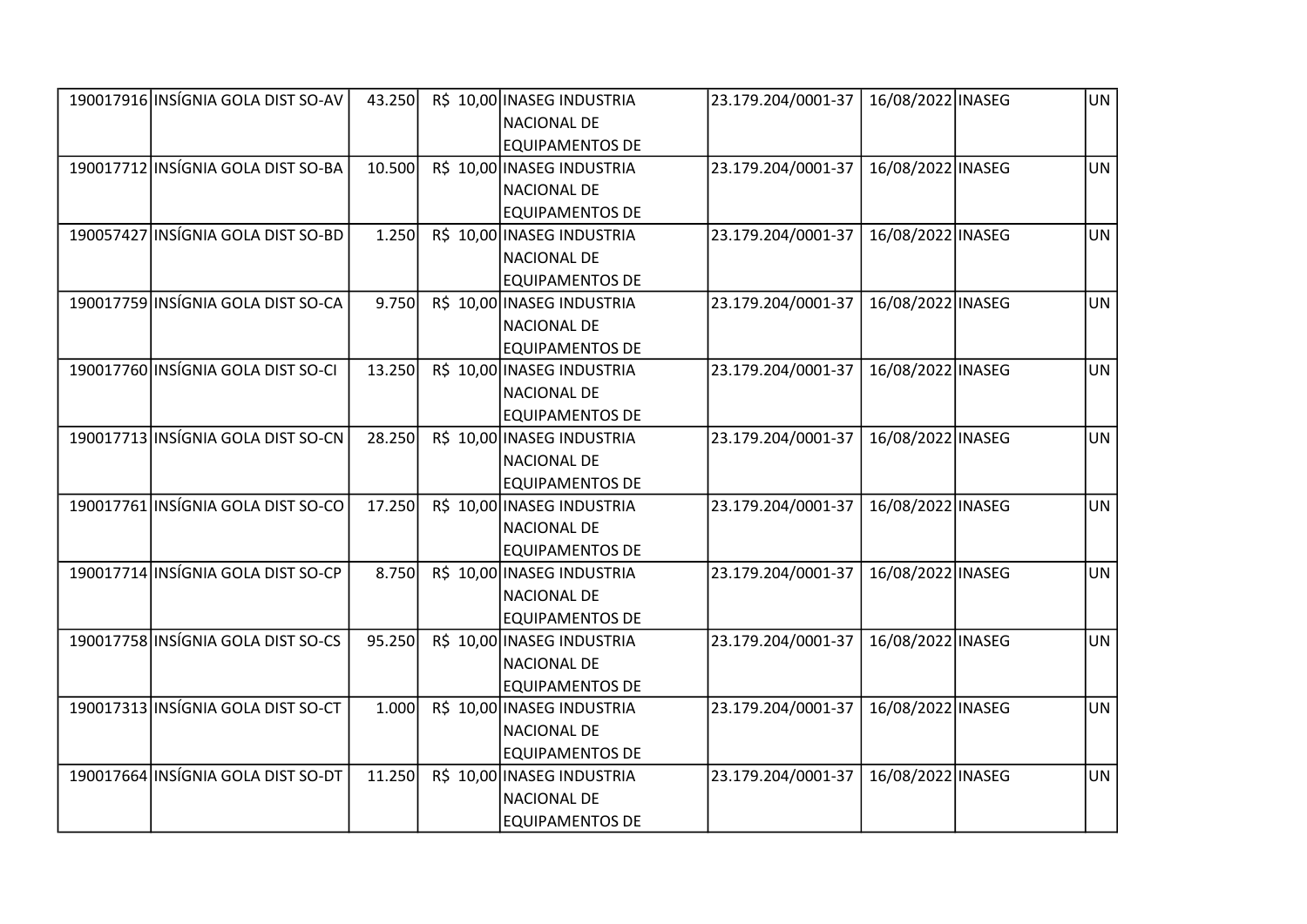| 190017715 INSÍGNIA GOLA DIST SO-EF | 52.500 | R\$ 10,00 INASEG INDUSTRIA | 23.179.204/0001-37 | 16/08/2022 INASEG | UN        |
|------------------------------------|--------|----------------------------|--------------------|-------------------|-----------|
|                                    |        | <b>NACIONAL DE</b>         |                    |                   |           |
|                                    |        | <b>EQUIPAMENTOS DE</b>     |                    |                   |           |
| 190017716 INSÍGNIA GOLA DIST SO-EG | 1.000  | R\$ 10,00 INASEG INDUSTRIA | 23.179.204/0001-37 | 16/08/2022 INASEG | <b>UN</b> |
|                                    |        | <b>NACIONAL DE</b>         |                    |                   |           |
|                                    |        | <b>EQUIPAMENTOS DE</b>     |                    |                   |           |
| 190016921 INSÍGNIA GOLA DIST SO-EL | 28.750 | R\$ 10,00 INASEG INDUSTRIA | 23.179.204/0001-37 | 16/08/2022 INASEG | <b>UN</b> |
|                                    |        | NACIONAL DE                |                    |                   |           |
|                                    |        | <b>EQUIPAMENTOS DE</b>     |                    |                   |           |
| 190017717 INSÍGNIA GOLA DIST SO-EP | 11.000 | R\$ 10,00 INASEG INDUSTRIA | 23.179.204/0001-37 | 16/08/2022 INASEG | <b>UN</b> |
|                                    |        | <b>NACIONAL DE</b>         |                    |                   |           |
|                                    |        | <b>EQUIPAMENTOS DE</b>     |                    |                   |           |
| 190017718 INSÍGNIA GOLA DIST SO-ES | 38.000 | R\$ 10,00 INASEG INDUSTRIA | 23.179.204/0001-37 | 16/08/2022 INASEG | <b>UN</b> |
|                                    |        | <b>NACIONAL DE</b>         |                    |                   |           |
|                                    |        | <b>EQUIPAMENTOS DE</b>     |                    |                   |           |
| 190017720 INSÍGNIA GOLA DIST SO-ET | 23.500 | R\$ 10,00 INASEG INDUSTRIA | 23.179.204/0001-37 | 16/08/2022 INASEG | <b>UN</b> |
|                                    |        | <b>NACIONAL DE</b>         |                    |                   |           |
|                                    |        | <b>EQUIPAMENTOS DE</b>     |                    |                   |           |
| 190017260 INSÍGNIA GOLA DIST SO-FR | 5.250  | R\$ 10,00 INASEG INDUSTRIA | 23.179.204/0001-37 | 16/08/2022 INASEG | <b>UN</b> |
|                                    |        | <b>NACIONAL DE</b>         |                    |                   |           |
|                                    |        | <b>EQUIPAMENTOS DE</b>     |                    |                   |           |
| 190017872 INSÍGNIA GOLA DIST SO-HN | 8.750  | R\$ 10,00 INASEG INDUSTRIA | 23.179.204/0001-37 | 16/08/2022 INASEG | <b>UN</b> |
|                                    |        | <b>NACIONAL DE</b>         |                    |                   |           |
|                                    |        | <b>EQUIPAMENTOS DE</b>     |                    |                   |           |
| 190017874 INSÍGNIA GOLA DIST SO-IF | 6.500  | R\$ 10,00 INASEG INDUSTRIA | 23.179.204/0001-37 | 16/08/2022 INASEG | <b>UN</b> |
|                                    |        | <b>NACIONAL DE</b>         |                    |                   |           |
|                                    |        | EQUIPAMENTOS DE            |                    |                   |           |
| 190017875 INSÍGNIA GOLA DIST SO-   | 17.750 | R\$ 10,00 INASEG INDUSTRIA | 23.179.204/0001-37 | 16/08/2022 INASEG | <b>UN</b> |
| MA                                 |        | <b>NACIONAL DE</b>         |                    |                   |           |
|                                    |        | <b>EQUIPAMENTOS DE</b>     |                    |                   |           |
| 190017762 INSÍGNIA GOLA DIST SO-   | 6.500  | R\$ 10,00 INASEG INDUSTRIA | 23.179.204/0001-37 | 16/08/2022 INASEG | <b>UN</b> |
| MC                                 |        | <b>NACIONAL DE</b>         |                    |                   |           |
|                                    |        | <b>EQUIPAMENTOS DE</b>     |                    |                   |           |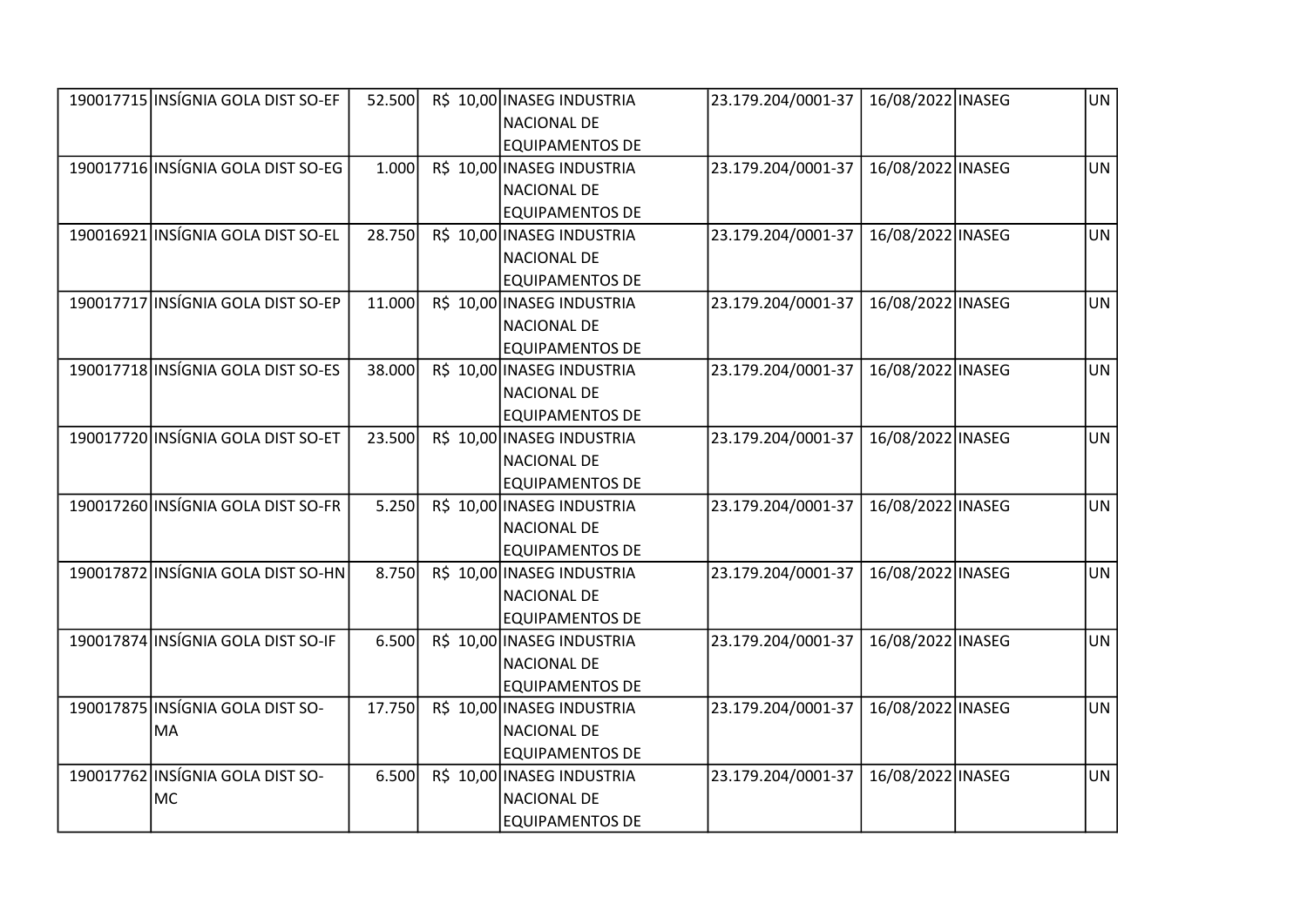| 190017053 INSÍGNIA GOLA DIST SO-   | 1.500  | R\$ 10,00 INASEG INDUSTRIA | 23.179.204/0001-37 | 16/08/2022 INASEG | UN        |
|------------------------------------|--------|----------------------------|--------------------|-------------------|-----------|
| <b>IME</b>                         |        | <b>NACIONAL DE</b>         |                    |                   |           |
|                                    |        | <b>EQUIPAMENTOS DE</b>     |                    |                   |           |
| 190017825 INSÍGNIA GOLA DIST SO-   | 5.250  | R\$ 10,00 INASEG INDUSTRIA | 23.179.204/0001-37 | 16/08/2022 INASEG | <b>UN</b> |
| MG                                 |        | <b>NACIONAL DE</b>         |                    |                   |           |
|                                    |        | <b>EQUIPAMENTOS DE</b>     |                    |                   |           |
| 190017902 INSÍGNIA GOLA DIST SO-   | 51.000 | R\$ 10,00 INASEG INDUSTRIA | 23.179.204/0001-37 | 16/08/2022 INASEG | <b>UN</b> |
| MO                                 |        | <b>NACIONAL DE</b>         |                    |                   |           |
|                                    |        | <b>EQUIPAMENTOS DE</b>     |                    |                   |           |
| 190017764 INSÍGNIA GOLA DIST SO-   | 38.750 | R\$ 10,00 INASEG INDUSTRIA | 23.179.204/0001-37 | 16/08/2022 INASEG | <b>UN</b> |
| MR                                 |        | <b>NACIONAL DE</b>         |                    |                   |           |
|                                    |        | <b>EQUIPAMENTOS DE</b>     |                    |                   |           |
| 190017903 INSÍGNIA GOLA DIST SO-   | 8.000  | R\$ 10,00 INASEG INDUSTRIA | 23.179.204/0001-37 | 16/08/2022 INASEG | <b>UN</b> |
| MT                                 |        | <b>NACIONAL DE</b>         |                    |                   |           |
|                                    |        | <b>EQUIPAMENTOS DE</b>     |                    |                   |           |
| 190017904 INSÍGNIA GOLA DIST SO-   | 750    | R\$ 10,00 INASEG INDUSTRIA | 23.179.204/0001-37 | 16/08/2022 INASEG | <b>UN</b> |
| MU                                 |        | <b>NACIONAL DE</b>         |                    |                   |           |
|                                    |        | <b>EQUIPAMENTOS DE</b>     |                    |                   |           |
| 190017294 INSÍGNIA GOLA DIST SO-OR | 14.500 | R\$ 10,00 INASEG INDUSTRIA | 23.179.204/0001-37 | 16/08/2022 INASEG | <b>UN</b> |
|                                    |        | NACIONAL DE                |                    |                   |           |
|                                    |        | <b>EQUIPAMENTOS DE</b>     |                    |                   |           |
| 190017765 INSÍGNIA GOLA DIST SO-OS | 7.250  | R\$ 10,00 INASEG INDUSTRIA | 23.179.204/0001-37 | 16/08/2022 INASEG | <b>UN</b> |
|                                    |        | <b>NACIONAL DE</b>         |                    |                   |           |
|                                    |        | <b>EQUIPAMENTOS DE</b>     |                    |                   |           |
| 190017132 INSÍGNIA GOLA DIST SO-PL | 21.000 | R\$ 10,00 INASEG INDUSTRIA | 23.179.204/0001-37 | 16/08/2022 INASEG | <b>UN</b> |
|                                    |        | <b>NACIONAL DE</b>         |                    |                   |           |
|                                    |        | <b>EQUIPAMENTOS DE</b>     |                    |                   |           |
| 190017918 INSÍGNIA GOLA DIST SO-SI | 11.500 | R\$ 10,00 INASEG INDUSTRIA | 23.179.204/0001-37 | 16/08/2022 INASEG | <b>UN</b> |
|                                    |        | <b>NACIONAL DE</b>         |                    |                   |           |
|                                    |        | <b>EQUIPAMENTOS DE</b>     |                    |                   |           |
| 190017133 INSÍGNIA GOLA DIST SO-TI | 48.750 | R\$ 10,00 INASEG INDUSTRIA | 23.179.204/0001-37 | 16/08/2022 INASEG | <b>UN</b> |
|                                    |        | <b>NACIONAL DE</b>         |                    |                   |           |
|                                    |        | <b>EQUIPAMENTOS DE</b>     |                    |                   |           |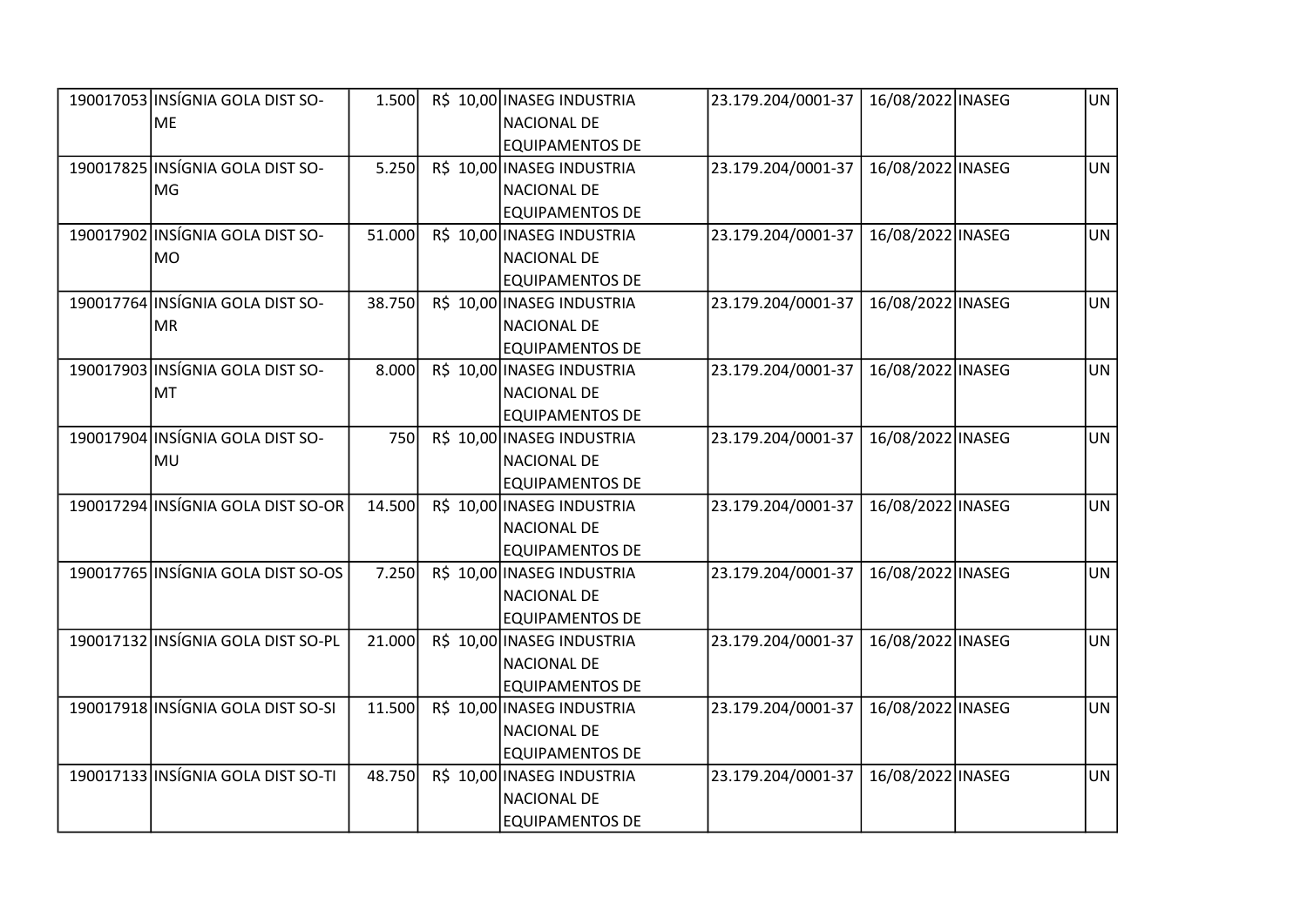| 190017131 INSÍGNIA GOLA DIST S-SM  | 500             |     | R\$ 10,00 INASEG INDUSTRIA                           | 23.179.204/0001-37 | 16/08/2022 INASEG |                         | UN        |
|------------------------------------|-----------------|-----|------------------------------------------------------|--------------------|-------------------|-------------------------|-----------|
| <b>CONV</b>                        |                 |     | <b>NACIONAL DE</b>                                   |                    |                   |                         |           |
|                                    |                 |     | <b>EQUIPAMENTOS DE</b>                               |                    |                   |                         |           |
| 190017931 INSÍGNIA GOLA DIST VICE- | 500             |     | R\$ 10,00 INASEG INDUSTRIA                           | 23.179.204/0001-37 | 16/08/2022 INASEG |                         | <b>UN</b> |
| <b>ALTE</b>                        |                 |     | <b>NACIONAL DE</b>                                   |                    |                   |                         |           |
|                                    |                 |     | <b>EQUIPAMENTOS DE</b>                               |                    |                   |                         |           |
| 190017992 PASSADOR P/ CADARÇO      | 7.500           |     | R\$ 10,50 J.R. MACHADO COMERCIO E 01.756.582/0001-01 |                    |                   | 16/08/2022 ELETROMATRIX | <b>UN</b> |
| 40MM TALIM                         |                 |     | <b>SERVIÇOS</b>                                      |                    |                   |                         |           |
| 190017317 PÊRA PARA FIADOR         | 2.700           |     | R\$ 49,00 INASEG INDUSTRIA                           | 23.179.204/0001-37 | 16/08/2022 INASEG |                         | <b>UN</b> |
|                                    |                 |     | <b>NACIONAL DE</b>                                   |                    |                   |                         |           |
|                                    |                 |     | <b>EQUIPAMENTOS DE</b>                               |                    |                   |                         |           |
| 190017993 REBITE PARA PLATINA      | 52.000          | R\$ | 2,70 J.R. MACHADO COMERCIO E 01.756.582/0001-01      |                    |                   | 16/08/2022 ELETROMATRIX | UN        |
|                                    |                 |     | <b>SERVIÇOS</b>                                      |                    |                   |                         |           |
| 190019544 TRANQUETAS               | 450.000         | R\$ | 1,20 J.R. MACHADO COMERCIO E 01.756.582/0001-01      |                    |                   | 16/08/2022 ELETROMATRIX | <b>UN</b> |
|                                    |                 |     | <b>SERVIÇOS</b>                                      |                    |                   |                         |           |
| 190081394 TRILHO DUPLO DUAS        | 50              |     | R\$ 31,00 INASEG INDUSTRIA                           | 23.179.204/0001-37 | 16/08/2022 INASEG |                         | <b>UN</b> |
|                                    |                 |     | <b>NACIONAL DE</b>                                   |                    |                   |                         |           |
|                                    |                 |     | <b>EQUIPAMENTOS DE</b>                               |                    |                   |                         |           |
| 190081395 TRILHO DUPLO TRÊS        | 50              |     | R\$ 31,00 INASEG INDUSTRIA                           | 23.179.204/0001-37 | 16/08/2022 INASEG |                         | <b>UN</b> |
|                                    |                 |     | <b>NACIONAL DE</b>                                   |                    |                   |                         |           |
|                                    |                 |     | <b>EQUIPAMENTOS DE</b>                               |                    |                   |                         |           |
| 190081393 TRILHO DUPLO UNITÁRIA    | <sub>50</sub>   |     | R\$ 31,00 INASEG INDUSTRIA                           | 23.179.204/0001-37 | 16/08/2022 INASEG |                         | UN        |
|                                    |                 |     | <b>NACIONAL DE</b>                                   |                    |                   |                         |           |
|                                    |                 |     | <b>EQUIPAMENTOS DE</b>                               |                    |                   |                         |           |
| 190081386 TRILHO QUÁDRUPLO DUAS    | 50              |     | R\$ 62,00 INASEG INDUSTRIA                           | 23.179.204/0001-37 | 16/08/2022 INASEG |                         | <b>UN</b> |
|                                    |                 |     | <b>NACIONAL DE</b>                                   |                    |                   |                         |           |
|                                    |                 |     | EQUIPAMENTOS DE                                      |                    |                   |                         |           |
| 190081385 TRILHO QUÁDRUPLO TRÊS    | 50 <sup>1</sup> |     | R\$ 62,00 INASEG INDUSTRIA                           | 23.179.204/0001-37 | 16/08/2022 INASEG |                         | <b>UN</b> |
|                                    |                 |     | <b>NACIONAL DE</b>                                   |                    |                   |                         |           |
|                                    |                 |     | <b>EQUIPAMENTOS DE</b>                               |                    |                   |                         |           |
| 190081387 TRILHO QUÁDRUPLO         | 50              |     | R\$ 62,00 INASEG INDUSTRIA                           | 23.179.204/0001-37 | 16/08/2022 INASEG |                         | <b>UN</b> |
| <b>UNITÁRIA</b>                    |                 |     | <b>NACIONAL DE</b>                                   |                    |                   |                         |           |
|                                    |                 |     | <b>EQUIPAMENTOS DE</b>                               |                    |                   |                         |           |